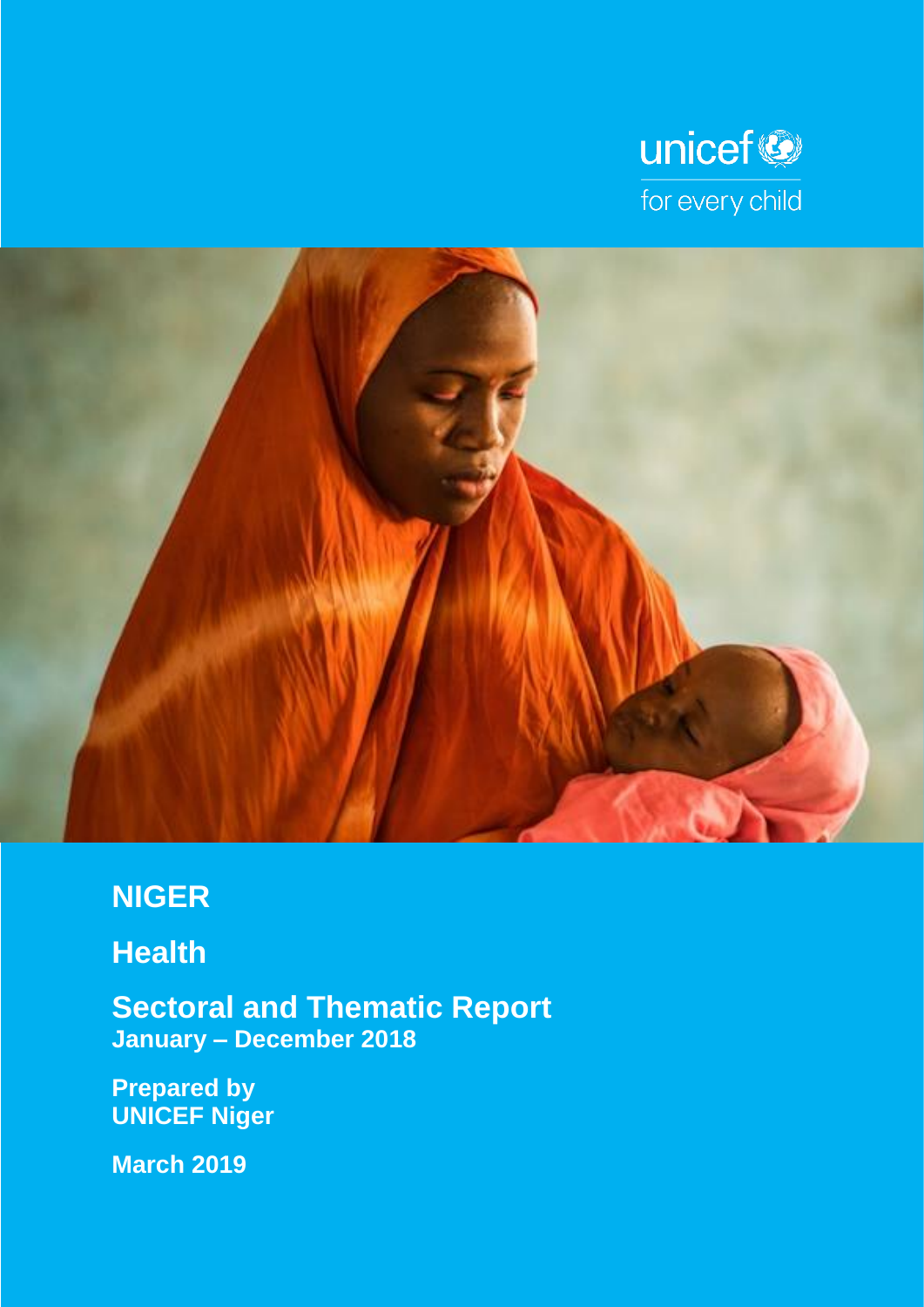# Cover Photo Credit: ©UNICEF/ Niger 2018/ Vincent Trémeau

# **Table of Contents**

## **I. Abbreviations and Acronyms**

<span id="page-1-0"></span>

| <b>ANC</b>       | Antenatal consultation                            |
|------------------|---------------------------------------------------|
| ARI              | Acute respiratory infection                       |
| <b>CHW</b>       | Community health worker                           |
| DHIS-2           | <b>District Health Information System</b>         |
| <b>DHS</b>       | Demographic and Health Survey                     |
| DPT <sub>3</sub> | Diphtheria/pertussis/tetanus                      |
| <b>EmOC</b>      | Emergency obstetric care                          |
| <b>HIV</b>       | Human immunodeficiency virus                      |
| <b>HMIS</b>      | <b>Health Information Management System</b>       |
| <b>iCCM</b>      | Integrated community case management              |
| <b>IMNCI</b>     | Integrated management of childhood illness        |
| <b>MYP</b>       | Multi-year plan                                   |
| <b>NGO</b>       | Non-governmental organization                     |
| <b>ORS</b>       | Oral rehydration salt                             |
| <b>PMTCT</b>     | Prevention of mother-to-child transmission of HIV |
| <b>PSM</b>       | Procurement and Supply Management                 |
| <b>SDG</b>       | Sustainable Development Goal                      |
| <b>SMC</b>       | Seasonal malaria chemoprevention                  |
| <b>UNFPA</b>     | <b>United Nations Population Fund</b>             |
| <b>UNICEF</b>    | <b>United Nations Children's Fund</b>             |
| <b>WHO</b>       | <b>World Health Organization</b>                  |

#### **II. Executive Summary**

<span id="page-1-1"></span>This report presents the activities and results achieved by UNICEF in collaboration with its partners in the health sector in 2018.

2018 marked the final year of the 2014-2018 UNICEF Niger programmatic cycle, as well as the development of the new country programme for 2019-2021, aligned with the Government's Economic and Social Development Plan 2017-2021 and the United Nations Development Assistance Framework 2019-2021.

In 2018, UNICEF continued to support the development of accessible, quality healthcare in Niger through the implementation of high-impact preventive, promotional and curative interventions, at scale or in priority sites such as emergency areas or regions affected by epidemics. Interventions such as kangaroo mother care, or the management of potentially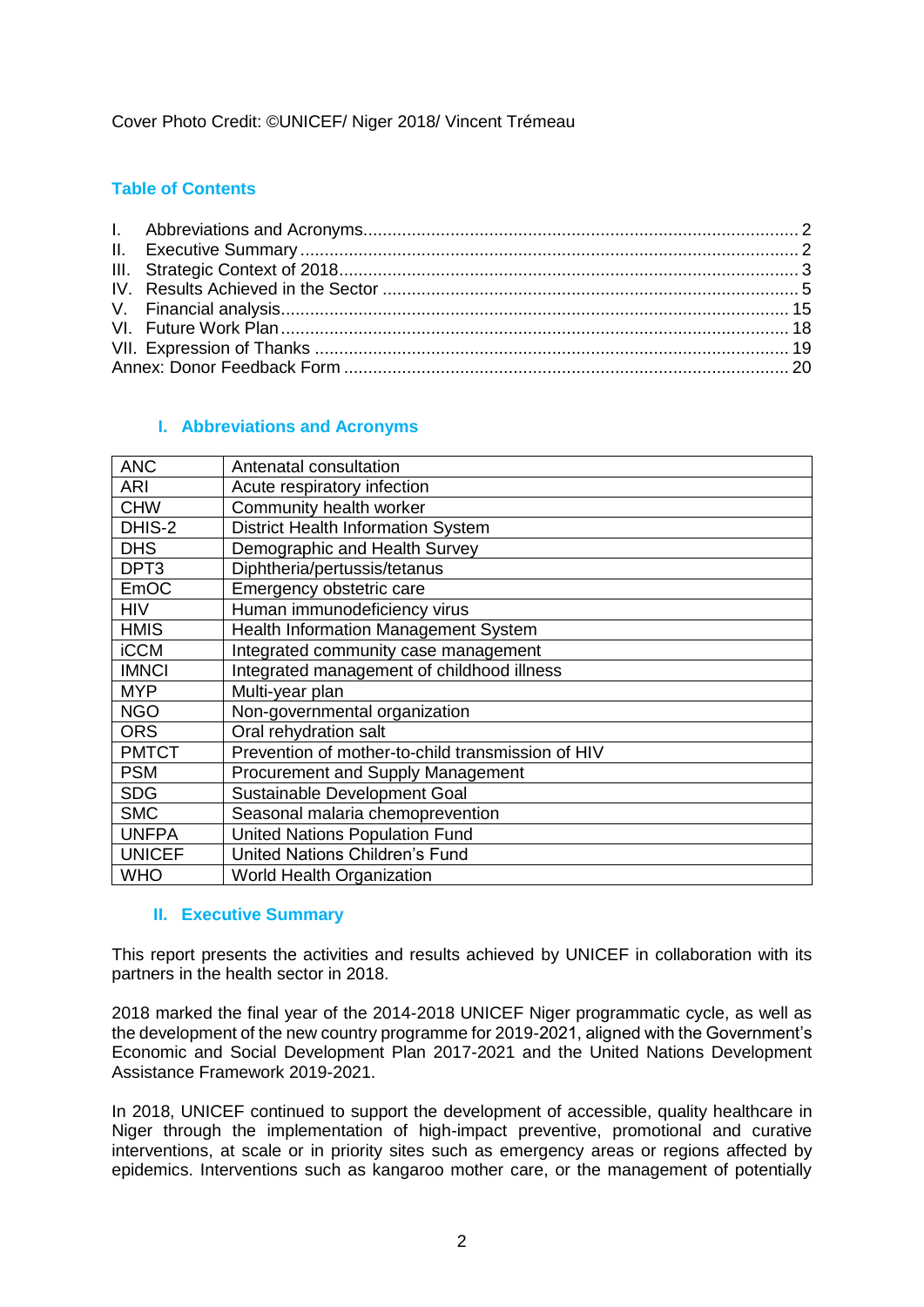severe bacterial infection in young infants less than two months showed positive results. The piloting of those interventions is still ongoing, mainly in Maradi region.

This year again, seasonal malaria chemoprevention saved the lives of many children with an incidence of malaria decreasing by 13,608 cases compared to 2017. In addition, the development of the Community Health Strategic Plan 2019-2023 was one of the main priorities, as well as the scaling up of Integrated Community Case Management of childhood illnesses, which reached 86 municipalities in 6 regions in 2018. By the end of the year, 100,445 children had been treated for pneumonia, 101,704 for diarrhea and 97,092 for malaria.

Good progress was achieved with the Enlarged Programme on Immunization. This was achieved through cold chain optimization including effective vaccine management, and the development of national guidelines for Reaching Every Child with Equity. According to WHO and UNICEF estimates of National Immunization Coverage, the Penta-3 coverage rate increased from 68% in 2014 to 81% in 2017, allowing the protection of increased numbers of children against vaccine-preventable diseases.

UNICEF also supported heath system strengthening and improved data collection and analysis. In 2018, the scaling up of the District Health Information System platform progressed, as well as the strengthening of the capacities of the national procurement institution.

In 2018, UNICEF contributed to strengthening emergency preparedness and response activities through active participation in national coordination mechanisms including the National Health Cluster and the National Committee for Outbreak Control. UNICEF also supported the implementation of "The New Way of Working" by strengthening coordination between humanitarian and development-oriented stakeholders and embedding health system strengthening interventions as part of emergency preparedness and response programmes.

As in previous years, Niger experienced several outbreaks in 2018, including measles. UNICEF supported the Government-run vaccination response for measles, reaching 158,285 children aged 9 months to 14 years throughout the country, representing twice the number of children who were targeted (71,732). UNICEF support included vaccine pre-positioning and operational support.

Moreover, UNICEF provided emergency assistance to Diffa and Tillabery regions, where health service delivery was disrupted due to security issues and population movements. Initiatives included support to mobile clinics (reaching 6,788 children) and iCCM in emergencies (reaching 1,288 children).

Finally, UNICEF supported the implementation of the HIV scale-up plan to accelerate screening, antiretroviral treatment and prevention of mother-to-child transmission of HIV led to increased coverage. In 2018, 96% of health facilities including referral hospitals were providing HIV testing services; however, only 10% of HIV-exposed infants were tested within 2 months of birth, pointing to the need for further work.

## **III. Strategic Context of 2018**

## <span id="page-2-0"></span>**Niger context**

Niger is a landlocked Sahelian country of 21.5 million people, most of whom live in rural areas (84%). The population is young, with 58% of Nigeriens being under 18, and nearly half of the population is poor, despite reductions in the poverty rate over the past decade. The country, which ranks last on the 2018 Human Development Index, sees its development constrained by several factors: climatic conditions that hinder rural development, vulnerability due to the absence of economic diversification, high population growth, gender equality issues, low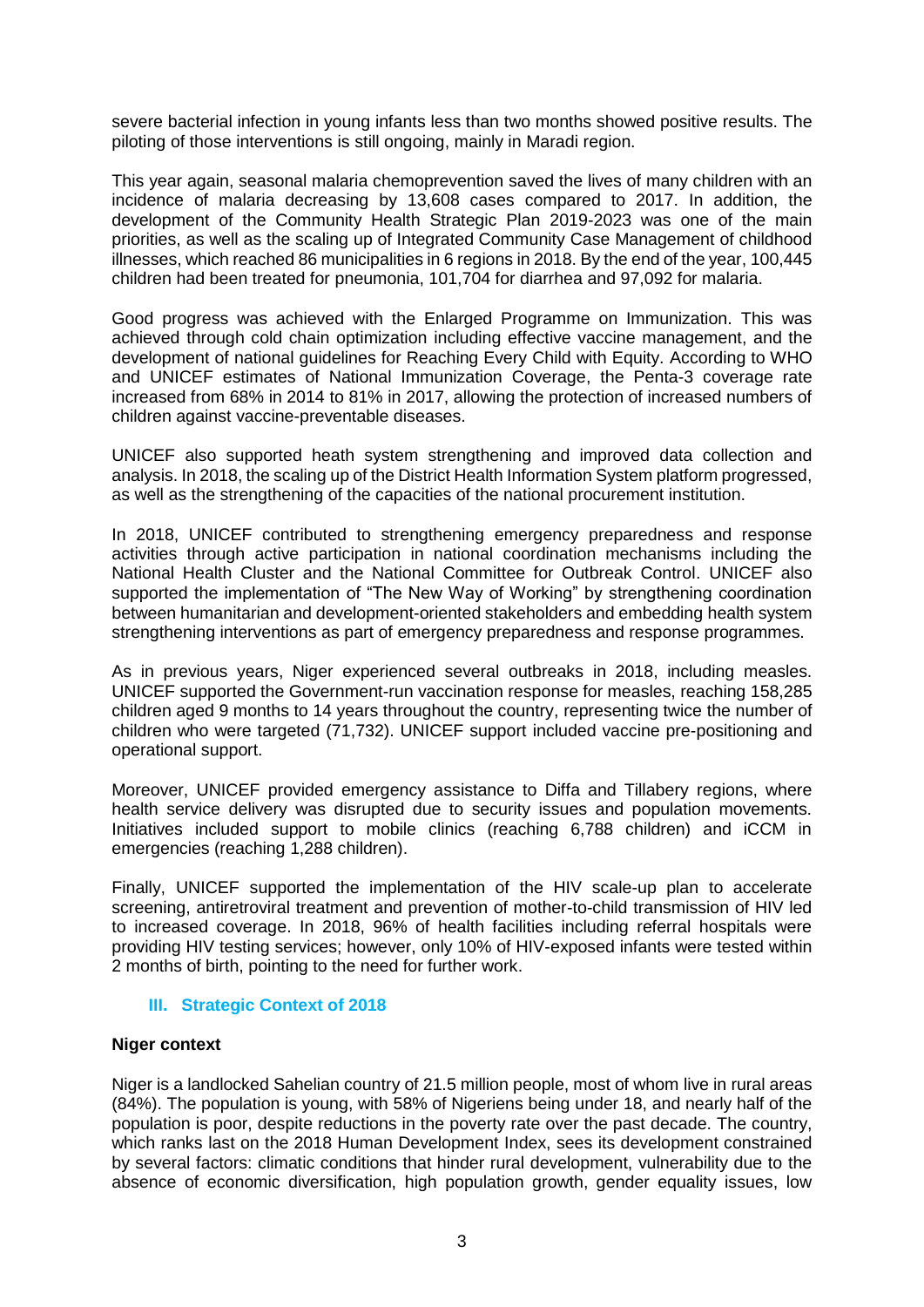levels of literacy and education, and the size and landlocked nature of the country, which obstruct the provision of essential goods and services to the population.

In addition, Niger is confronted with recurrent crises. For many years, the country has suffered from chronic food insecurity, and faced food and nutrition crises in 2010 and 2012. It also regularly experiences epidemics, including cholera, as well as floods. Moreover, instability in the Sahel region has in recent years led to insecurity and population displacement, especially in the eastern part of the country affected by the armed conflict with Boko Haram and in the western areas bordering with Mali.

The growth rate in Niger has experienced significant fluctuations in recent years and dropped from 3.5% in 2015 to 5.2% in 2017. Niger relies strongly on external support provided by technical and financial partners, such as non-refundable aid, budget support, and loans. Except for the education sector, budgetary allocations to social sectors remain far below international recommendations or national commitments. Allocations to the education sector were 15-20% in recent years, compared with a national commitment to increase the education budget to at least 25% of the national budget by 2020. However, the share of health in the national budget was 7% on average between 2010 and 2017, while the World Health Organization recommends at least 13%.

#### **Niger's health sector**

Over the past 20 year, the under-five mortality rate decreased substantially, allowing Niger to be one of the countries that reached Millennium Development Goal 4 related to the reduction of under-five mortality. The maternal mortality rate slightly declined and went from 535 per 100,000 live births in 2012 to 520 per 100,000 live births, according to the most recent statics of 2015. However, many challenges impeded the health sector efforts to maintain achievements, including the low national health coverage at 48.4%, as well as the fragile governance and limited leadership of the sector.

A study on the multidimensional deprivation of children in Niger conducted in 2016 indicates that deprivation in health affects 68% of children under 2 years, of which 76% live in rural areas. The incidence of the number of multidimensional deprivations is 2.74 times greater in rural areas than in urban areas in the age group of 2 to 4 years old. Three main challenges could explain such a situation: i) the rapid growth of the population in link with child marriage and the high fertility rate (7.6 children per woman), ii) the poverty level: the number of people in need of humanitarian assistance represents more than 10% of the population in Niger iii) the weak level of education.

In 2018, the country continued its modernization efforts, with wide-ranging initiatives to address systemic issues, particularly in the health sector. The reform of the national procurement and supply management system is moving forward with strategic planning for strengthening governance, distribution, and storage capacity, with a focus on the "last mile" (for example, the distribution of medical supplies up to the last sites of health service such as health huts), which is critical for delivering quality services to the most vulnerable children.

The health information system also kept evolving with the introduction and gradual scale-up of the District Health Information System platform (DHIS-2). However, in 2018 Niger was still confronted with data quality issues which pose a challenge to achieving results for children in Niger, with serious consequences on national policy planning and decision-making. The 2017 Demographic and Health Survey could not be published in 2018 due to severe quality issues, resulting in the lack of updated baseline data to monitor progress in the implementation of the country national and international development commitments.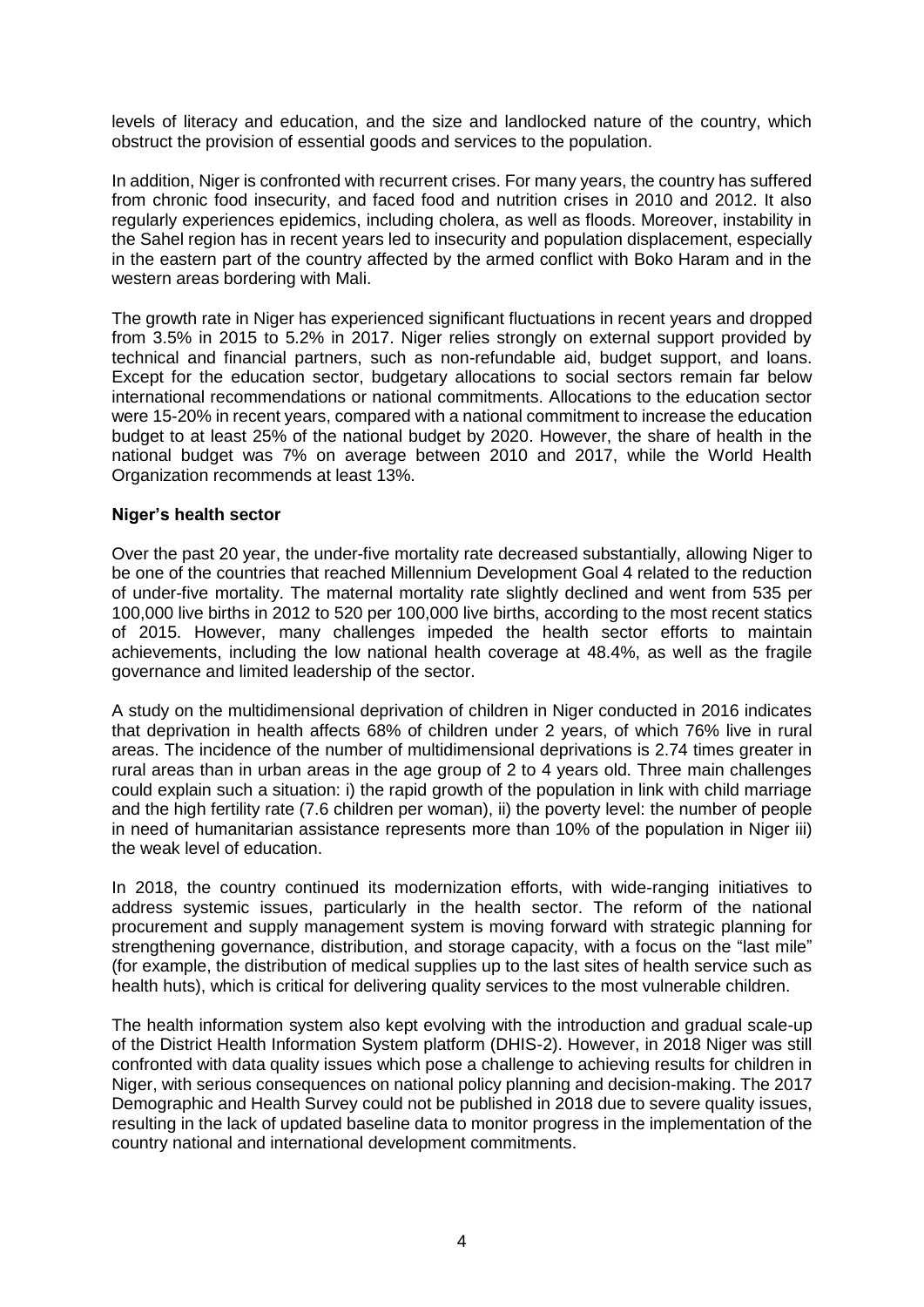A positive feature in 2018 was the spirit of partnership that prevailed among technical and financial partners in some key sectors. With the common goal to strengthen government ownership and capacities, and ensure efficient use of funds, donors continued to support sector-wide approaches. The Health Basket Fund is well-established and recognized as the preferred financing mechanism for several bilateral and multilateral entities, including the United Nations, and other sectors, and provides an avenue for UNICEF to advocate on strategic issues. This basket fund helps to strengthen equity in access to services, as the fund cover all the country, compared with donor-supported programmes that tend to target specific geographic areas. Nonetheless, the health sector remains under-funded with only 5.58% allocated to the total national budget in 2018.

Aiming at greater budget effectiveness and efficiency, the financial reform initiated by the Ministry of Finance in 2017 foresaw the creation of a centralized bank account for all public institutions, including the Ministry of Health. However, this reform entailed the sudden closure of Government entities commercial bank accounts, without transition measures in place, which severely hindered implementation.

The current decentralization process, with health one of the four initial sectors to be transferred to decentralized levels, offers important opportunities. Decentralization in the health sector focuses on improving physical assets management, human resources management, and access to healthcare. However, the reform is at an early stage of implementation, with capacity building and resource transfer as key pre-requisites.

In 2018, Niger faced health epidemics including a large-scale cholera outbreak (3,822 cases and 78 deaths in 4 regions), measles (4,607 cases and 20 deaths nationwide), meningitis (1,496 cases and 115 deaths nationwide), and a circulating vaccine-derived poliovirus (13 cases and 1 death in 2 regions). In addition, floods affected over 200,000 people nationwide, among them over 120,000 people living in Dosso and Agadez regions. In addition, armed conflict and population movements affected three of Niger's eight regions (Diffa, Tillabery and Tahoua regions), disrupting access to essential health services.

Several constraints continued to impact activities in the health sector in 2018, including:

- Inadequate neonatal services (insufficient human resources, underfunding, inadequate service delivery conditions);
- Failure to pay incentive fees for community volunteers on time, therefore threatening the sustainability of interventions;
- Insufficient funding and delay in disbursement of State funds for the purchase of vaccines;
- Shortage of vaccines for the response to measles outbreaks;
- The existence of several parallel supply chains;
- Weak management of the Free Health Care Policy;
- Insufficient early diagnosis of HIV in young infants.

## <span id="page-4-0"></span>**IV. Results Achieved in the Sector**

In 2018, UNICEF continued to support Government efforts to reduce maternal and child mortality, in alignment with the Health Sector Development Plan (2017-2021) and with outcome 3 of the United Nations Development Framework for 2014-2018.

UNICEF worked with several partners for maternal, neonatal and child health interventions: other UN agencies, the Global Fund, the President Malaria Initiative, the World Bank, the mechanism of the French Muskoka Fund, GAVI, John Snow International (JSI), the Bill and Melinda Gate Foundation, and Rotary International. Various funding sources were used to implement the UNICEF/Government of Niger cooperation programme, including health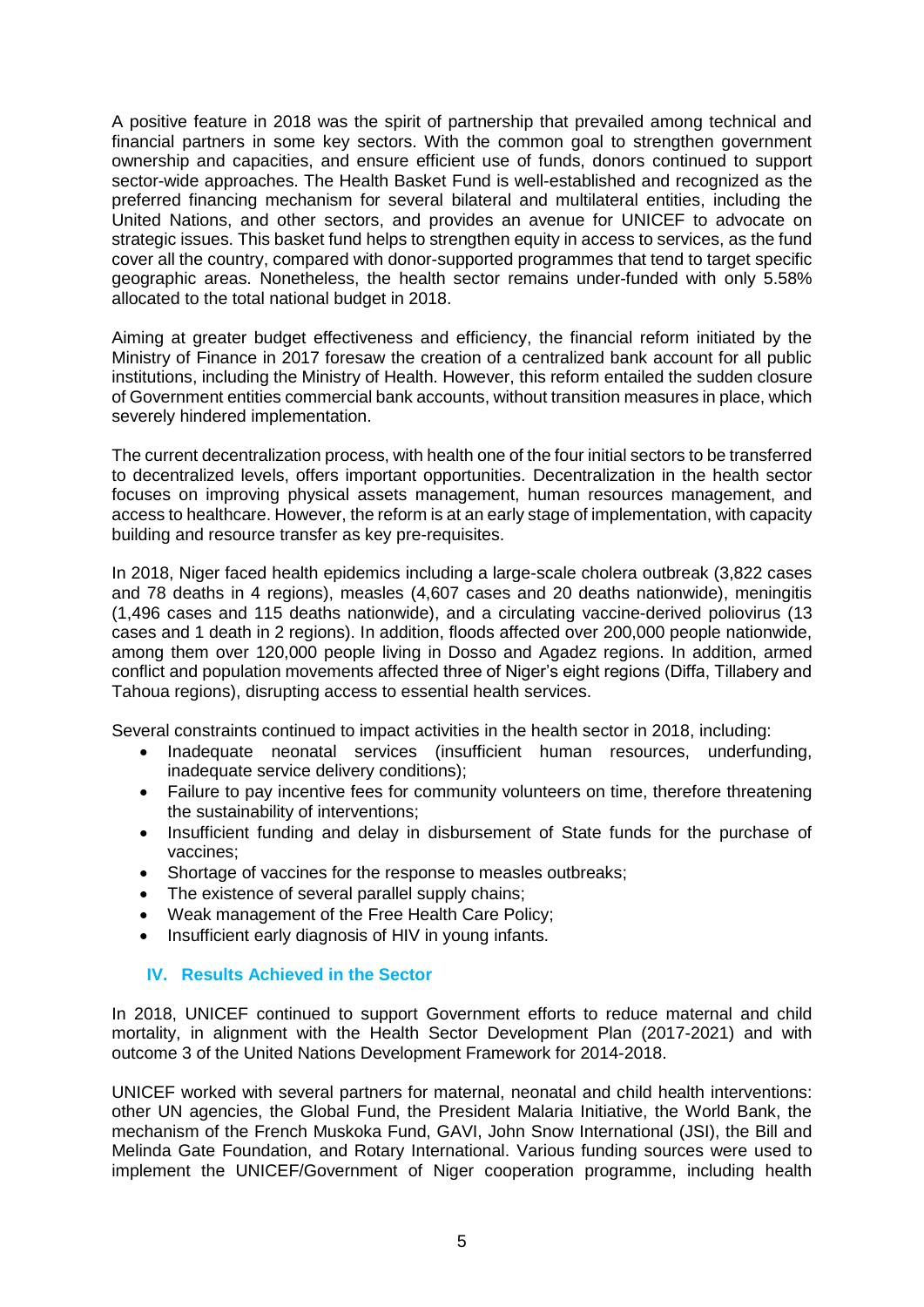thematic funds. The health thematic funds were optimally used toward priorities to cover funding gaps for high-impact interventions for children

# **Table 1 : Health Indicators**

| Health - 2018 Results                                                                                                                                                                                                                                                             |                                            |                                          |                                                                                     |  |  |
|-----------------------------------------------------------------------------------------------------------------------------------------------------------------------------------------------------------------------------------------------------------------------------------|--------------------------------------------|------------------------------------------|-------------------------------------------------------------------------------------|--|--|
| <b>Health Indicators</b>                                                                                                                                                                                                                                                          | <b>Baseline</b><br>2013 (%<br>and/or $#$ ) | <b>Target</b><br>2018 (%<br>and/or $#$ ) | Progress 2018 (% and/or #)                                                          |  |  |
| Health Outcome 1: Children under 5 years of age and pregnant women, particularly the most<br>vulnerable, increasingly benefit from quality high-impact interventions for the prevention and<br>management of maternal and childhood illnesses, including in emergency situations. |                                            |                                          |                                                                                     |  |  |
| Children <1 year receiving DTP-<br>containing vaccine at national level                                                                                                                                                                                                           | 68%                                        | 85%                                      | 99% (Health Information<br>Management System - HIMS<br>data 2018)                   |  |  |
| Children <1 year receiving measles-<br>containing vaccine at national level                                                                                                                                                                                                       | 75%                                        | 85%                                      | 101% (HIMS data 2018)                                                               |  |  |
| Children 0-59 months vaccinated with<br>polio through a UNICEF-supported<br>programme during campaigns                                                                                                                                                                            | 100%                                       | 100%                                     | 103%                                                                                |  |  |
| Women attended at least four times<br>during their pregnancy by any provider<br>(skilled or unskilled) for reasons related<br>to the pregnancy                                                                                                                                    | 33%                                        | 60%                                      | 38.8% ((Ministry of Health<br>Statistics Yearbook 2017,<br>issued in December 2018) |  |  |
| Children aged 0-59 months with<br>symptoms of pneumonia taken to an<br>appropriate health provider                                                                                                                                                                                | 58%                                        | 80%                                      | Data not available<br>(Demographic and Health<br><b>Survey 2018)</b>                |  |  |
| National budget allocated for health<br>(Target: 15% as per Abuja Declaration)                                                                                                                                                                                                    | 6%                                         | 10%                                      | 5.58%                                                                               |  |  |
| Number of cases of polio                                                                                                                                                                                                                                                          | 0                                          | $\mathbf 0$                              | $\mathbf 0$                                                                         |  |  |
| % of children aged 12-23 months<br>vaccinated against measles                                                                                                                                                                                                                     | 75%                                        | 85%                                      | Data not available                                                                  |  |  |
| % of children under 5 years of age with<br>malaria treated                                                                                                                                                                                                                        | 39%                                        | 80%                                      | Data not available                                                                  |  |  |
| % of children under 5 years with<br>diarrhoea who sought treatment from a<br>health facility                                                                                                                                                                                      | 55%                                        | 75-80%                                   | Data not available                                                                  |  |  |
| Proportion of births assisted by qualified<br>personnel                                                                                                                                                                                                                           | 29%                                        | 60%                                      | 36.3% (Ministry of Health<br>Statistics Yearbook 2017,<br>issued in December 2018)  |  |  |
| Output 1.1: By 2018, targeted health facilities offer a comprehensive evidence-based package of<br>high impact quality preventive, promotional and curative interventions for maternal, neonatal, child<br>and adolescent health and support improved demand for services         |                                            |                                          |                                                                                     |  |  |
| Policy on focused antenatal care has<br>been developed, adopted and<br>implemented                                                                                                                                                                                                | <b>No</b>                                  | Yes                                      | Yes                                                                                 |  |  |
| Primary health care facilities providing<br>clinical care to children under five using<br>the IMNCI approach                                                                                                                                                                      | 30%                                        | 80%                                      | 100%                                                                                |  |  |
| Health workers in UNICEF supported<br>programmes trained in rapid diagnostic<br>testing for malaria in children                                                                                                                                                                   | 20%                                        | 100%                                     | 100%                                                                                |  |  |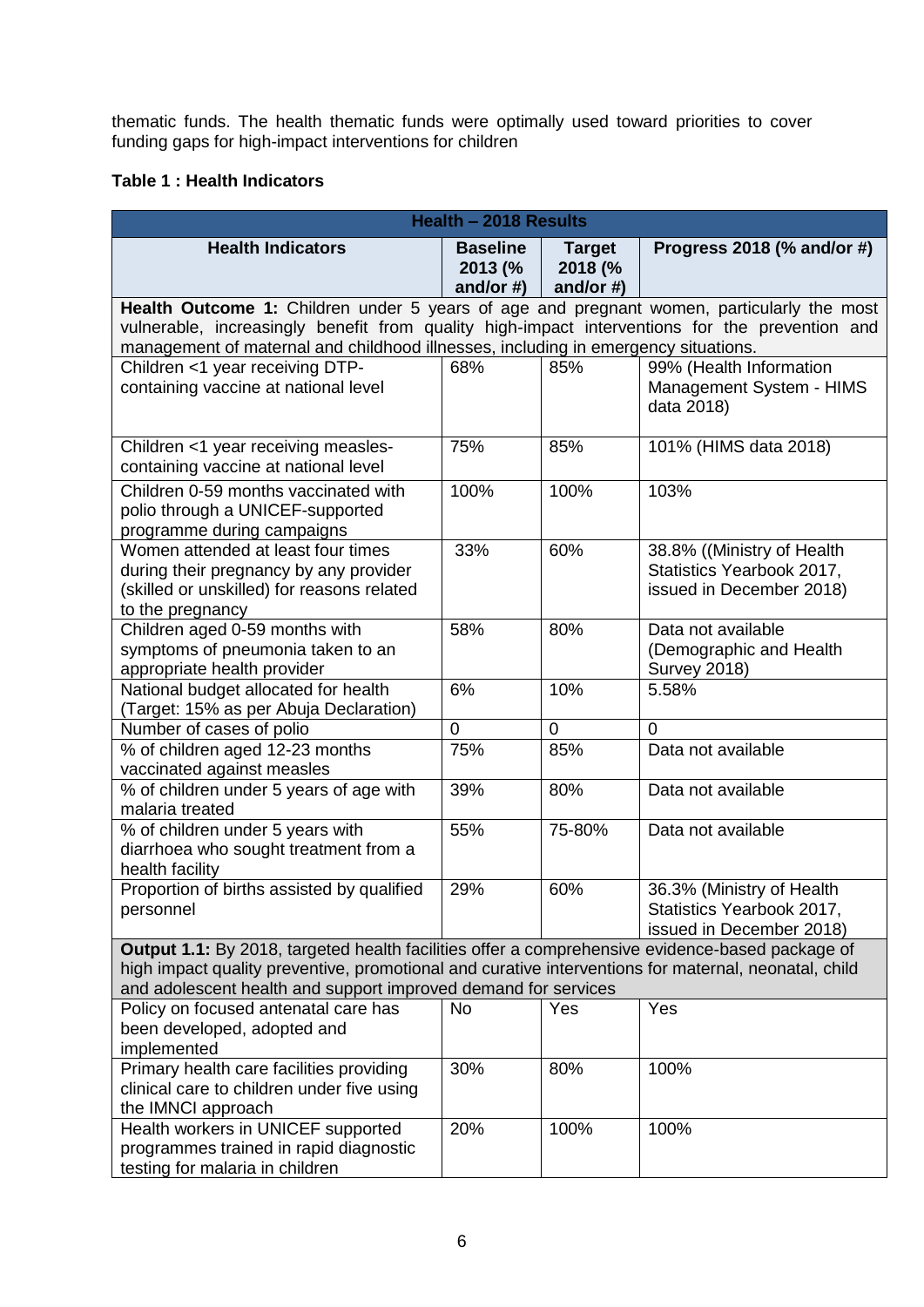| % of children under 5 years of age who                                                                | $\overline{0}$ | 80%            | 96.15%                     |
|-------------------------------------------------------------------------------------------------------|----------------|----------------|----------------------------|
| benefited from a 3rd dose of seasonal                                                                 |                |                |                            |
| malaria chemoprophylaxis in the 35                                                                    |                |                |                            |
| convergence municipalities (Comdeco)                                                                  |                |                |                            |
| % of pregnant women benefitting from                                                                  | 35%            | 60%            | 58.23% (Ministry of Health |
| IPT2 as part of ANC in districts                                                                      |                |                | Statistics Yearbook 2017,  |
| containing convergence municipalities<br>(with particular attention on adolescents)                   |                |                | issued in December 2018)   |
| Output 1.2: By 2018, targeted community health workers (male and female) offer a simplified package   |                |                |                            |
| of evidence-based quality, high impact preventive, promotional and curative interventions for         |                |                |                            |
| maternal, neonatal, child and adolescent health and support improved demand for services.             |                |                |                            |
| <b>Existence of Policy for Community</b>                                                              | <b>No</b>      | Yes            | Yes                        |
| Health Workers to provide antibiotics for                                                             |                |                |                            |
| pneumonia                                                                                             |                |                |                            |
| Community Health workers in UNICEF                                                                    | $\overline{0}$ | 100%           | 100%                       |
| supported programmes trained in Rapid                                                                 |                |                |                            |
| Diagnostic Testing for malaria in children                                                            |                |                |                            |
| Months country had full stock access to                                                               | Data not       | 12             | 12                         |
| ORS at the national level                                                                             | available      |                |                            |
| Investment case in health initiated/                                                                  | <b>No</b>      | Yes            | Yes                        |
| finalized with focus on iCCM                                                                          |                |                |                            |
| Accountability framework on iCCM                                                                      | <b>No</b>      | Yes            | Yes                        |
| developed and validated (between                                                                      |                |                |                            |
| Ministry of Health, Ministry of Community                                                             |                |                |                            |
| Development, Municipalities, NGOs)                                                                    |                |                |                            |
| Strategic community health plan                                                                       | <b>No</b>      | Yes            | Yes                        |
| available                                                                                             | $\overline{0}$ | 1,951          |                            |
| Number of community health workers<br>offering the full package of high-impact                        |                |                | 1,857                      |
| interventions to the populations living                                                               |                |                |                            |
| more than 5 km from CSI/health posts in                                                               |                |                |                            |
| convergence municipalities                                                                            |                |                |                            |
| Percentage of under-five children                                                                     | Data not       | 70%            | 41%                        |
| affected with ARI for whom treatment is                                                               | available      |                |                            |
| sought from CHW according to the                                                                      |                |                |                            |
| protocol in convergence municipalities                                                                |                |                |                            |
| Output 1.3: By 2018, health facilities offer effective vaccination services using fixed (<5km),       |                |                |                            |
| outreach (between 5 and 15 km) and mobile (>15 km) strategies to reach all children, including the    |                |                |                            |
| hardest to reach as a result of geographical, cultural or other reasons. Equity-based approaches will |                |                |                            |
| be adopted                                                                                            |                |                |                            |
| Existence of a Multi-Year Plan (MYP) for                                                              | Yes            | Yes            | Yes                        |
| Immunization                                                                                          |                |                |                            |
| Months with stock out of measles                                                                      | Data not       | $\mathbf 0$    | $\overline{0}$             |
| vaccine at the national level (Target: 0                                                              | available      |                |                            |
| month)<br>Planned supplemental implementation                                                         | $\overline{0}$ | 0              | $\overline{0}$             |
| activities that were cancelled, postponed                                                             |                |                |                            |
| or reduced in size, during the previous 6                                                             |                |                |                            |
| months due to gaps in vaccine supply                                                                  |                |                |                            |
| Number of weeks of stock out of any                                                                   | 0              | $\overline{0}$ | $\overline{0}$             |
| vaccine at health district level in                                                                   |                |                |                            |
| convergence municipalities                                                                            |                |                |                            |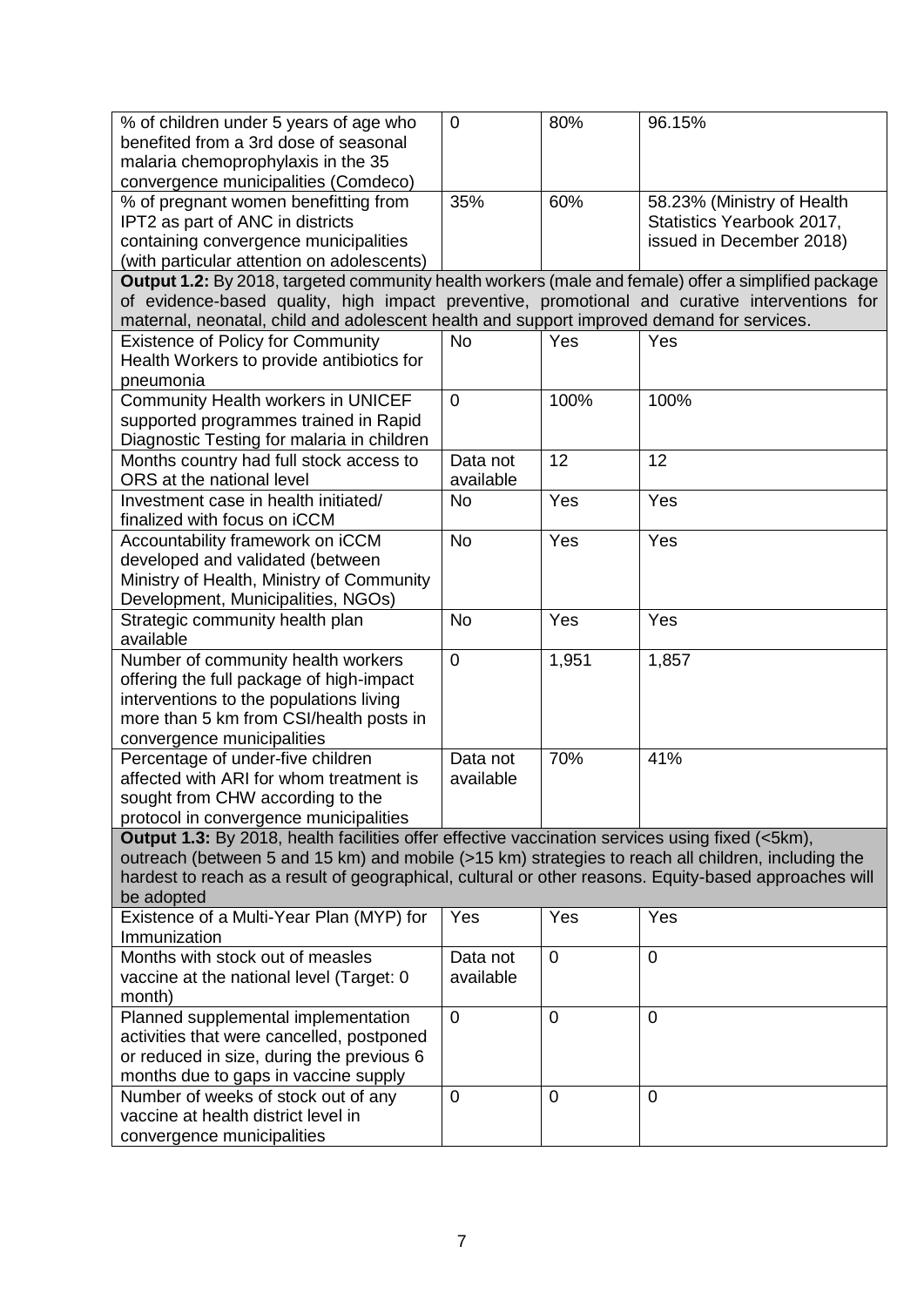| % of activities in the Effective Vaccine                                                             | Data not              | 90%     | 89%            |
|------------------------------------------------------------------------------------------------------|-----------------------|---------|----------------|
| Management (EVM) improvement plan                                                                    | available             |         |                |
| implemented                                                                                          |                       |         |                |
| % of health districts in convergence                                                                 | 5.5%                  | 90%     | 90%            |
| municipalities having less than three                                                                |                       |         |                |
| confirmed cases of measles                                                                           |                       |         |                |
| Analysis of "Equity in Immunization" has                                                             | <b>No</b>             | Yes     | <b>No</b>      |
| been conducted and corrective actions                                                                |                       |         |                |
| are identified                                                                                       |                       |         |                |
| Output 1.4 By 2018, all levels of the health system, community structures and local authorities have |                       |         |                |
| strengthened capacities in planning and monitoring in accordance with equity- and gender-based       |                       |         |                |
| approaches, in supply management (including supplies aimed at the prevention, detection and case     |                       |         |                |
| management of HIV) and in logistics                                                                  |                       |         |                |
| HMIS generates annual reports of health                                                              | Yes                   | Yes     | <b>No</b>      |
| facility and HRH distribution according to                                                           |                       |         |                |
| national guidelines                                                                                  |                       |         |                |
| Health Management Information System                                                                 | Yes                   | Yes     | <b>No</b>      |
| generates periodic reports with data                                                                 |                       |         |                |
| disaggregated by age and sex (for                                                                    |                       |         |                |
| relevant indicators) at national and sub-                                                            |                       |         |                |
| national level                                                                                       |                       |         |                |
| Relevant essential commodities                                                                       | <b>No</b>             | Yes     | <b>No</b>      |
| registered with the relevant regulation                                                              |                       |         |                |
| authority and guidelines for use in                                                                  |                       |         |                |
| facilities available                                                                                 |                       |         |                |
| An analysis of sex-disaggregated infant                                                              | Yes                   | Yes     | Yes            |
| and child mortality estimates is produced                                                            |                       |         |                |
| Number of health districts with                                                                      | $\overline{0}$        | 30      | $\overline{7}$ |
| convergence municipalities with at least                                                             |                       |         |                |
| 30% of their micro-plans funded, having                                                              |                       |         |                |
| improved their performance from one                                                                  |                       |         |                |
| monitoring to the next                                                                               |                       |         |                |
| An analysis of the essential health                                                                  | <b>No</b>             | Yes     | Yes            |
| commodities conducted at national level                                                              |                       |         |                |
| (2016)                                                                                               |                       |         |                |
| The supply system for essential                                                                      | <b>No</b>             | Yes     | <b>No</b>      |
| medicines and other health commodities                                                               |                       |         |                |
| optimized (2017-2018)                                                                                |                       |         |                |
| % of health districts in convergence                                                                 | Data not              | 50%     | 33%            |
| municipalities that submit their Notifiable                                                          | available             |         |                |
| Diseases report timely and with 100%                                                                 |                       |         |                |
| completeness                                                                                         |                       |         |                |
| % of districts in convergence                                                                        | 0                     | 50%     | 38%            |
| municipalities having an operational and                                                             |                       |         |                |
| functional cold-chain and oxygen                                                                     |                       |         |                |
| concentrator maintenance/repair system                                                               |                       |         |                |
| Output 1.5: By 2018, health facilities and community structures have strengthened capacities to      |                       |         |                |
| prepare for and respond to epidemics, natural disasters and population displacement                  |                       |         |                |
| Comprehensive multi-sectoral cholera                                                                 | Yes                   | Yes     | Yes            |
| preparedness plan available                                                                          |                       |         |                |
| Number of children aged 9 months to 14                                                               | Data not<br>available | 300,000 | 89,740         |
| years vaccinated against measles in<br>Diffa region                                                  |                       |         |                |
|                                                                                                      |                       |         |                |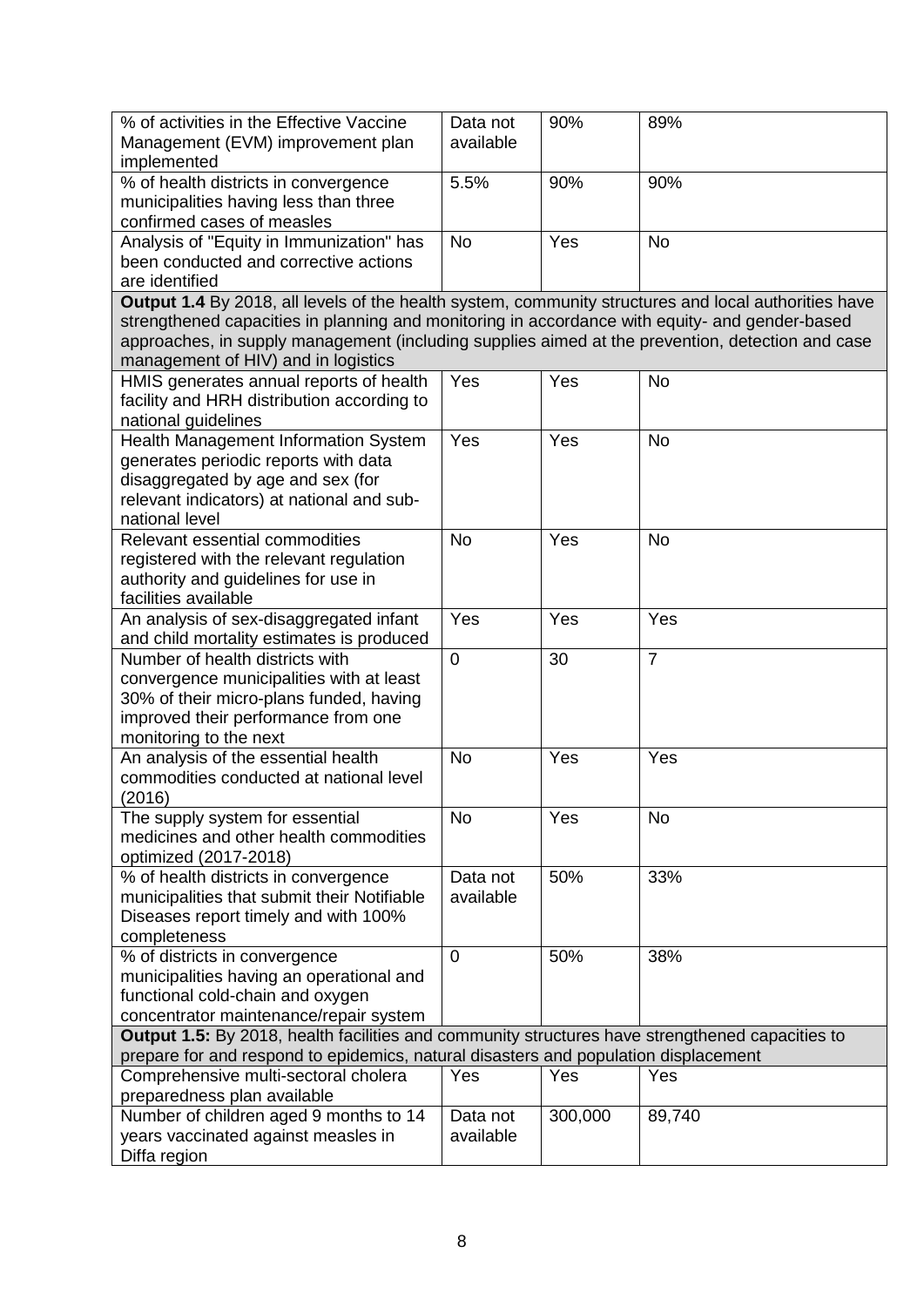| Number of children (malaria) and women<br>(ANC) who have access to lifesaving<br>interventions through outreach on mobile<br>strategies                                                                                                     | 32,015<br>(2015) | 210,000 | 6,788 <sup>1</sup>                         |  |
|---------------------------------------------------------------------------------------------------------------------------------------------------------------------------------------------------------------------------------------------|------------------|---------|--------------------------------------------|--|
| Number of children (malaria) and women<br>(ANC) who have access to high impact<br>interventions in supported health districts                                                                                                               | 65,030<br>(2015) | 120,000 | 18,497 <sup>2</sup>                        |  |
| HIV and AIDS Outcome: Pregnant women, adolescents and children have access to and                                                                                                                                                           |                  |         |                                            |  |
| make greater use of quality preventive and curative care services for an AIDS-free                                                                                                                                                          |                  |         |                                            |  |
| generation.                                                                                                                                                                                                                                 |                  |         |                                            |  |
| % of children born to seropositive<br>mothers benefiting from ARV prophylaxis<br>and cotrimoxazole                                                                                                                                          | 21%              | 60%     | 58.6% (HMIS data - first<br>semester 2018) |  |
| Percentage and number of pregnant<br>women living with HIV with lifelong<br>access to ART for PMTCT and for their<br>own health                                                                                                             | 0%               | 20%     | 35.5% (HMIS data – first<br>semester 2018) |  |
| Percentage of HIV exposed infants<br>receiving a virological test for HIV within<br>2 months of birth                                                                                                                                       | 0%               | 50%     | 10%, (HMIS data – first<br>semester 2018)  |  |
| Output 2.1: By 2018, health facilities offer adequate, integrated services to adolescents at risk of<br>HIV infection; PMTCT for pregnant women and exposed newborns; and case management for<br>children and adolescents infected with HIV |                  |         |                                            |  |
| % of pregnant women tested for HIV<br>during ANC in CSIs in convergence<br>municipalities                                                                                                                                                   | 25%              | 80%     | 72.2% (HMIS data – first<br>semester 2018) |  |

#### **Health Outcome: Children under 5 years of age and pregnant women, particularly the most vulnerable, increasingly benefit from quality high-impact interventions for the prevention and management of maternal and childhood illnesses, including in emergency situations.**

Despite a decreasing tendency, the child mortality rate is still high in Niger. Access to care remains limited to only 48.4 % of the population living at less than 5 km from a health facility; and with only 5.58% of the national budget allocated to health, the health system largely depends on external funding. Building on lessons learned, UNICEF continued to support the Government of Niger, using different sources of funding including thematic funds. Thematic funds were instrumental in achieving results in child survival, thanks to their flexibility.

UNICEF continued to implement key interventions such as the seasonal malaria chemoprevention (SMC), Integrated Community Case Management (iCCM) of childhood illnesses, and neonatal care including kangaroo mother care. In 2018, SMC covered more than 96% of children aged 3 to 59 months in selected health districts, out of a target of 80%. Immunization coverage increased from 85% in 2017 to 99% and 100% for diphtheria/pertussis/tetanus (DPT3) and measles respectively.

The proportion of births assisted by qualified personnel was 36.3% as per the Ministry of Health Statistics Yearbook 2017 (issued in December 2018), below expectations due to various reasons, including strong social barriers and beliefs. The proportion of women who attended at least four consultations by any provider (skilled or unskilled) during their pregnancy for reasons related to the pregnancy was 38.8% in 2018, below the expected result of 60%.

<u>.</u>

<sup>1</sup> Number of children reached by mobile clinic services

<sup>2</sup> Number of children treated for malaria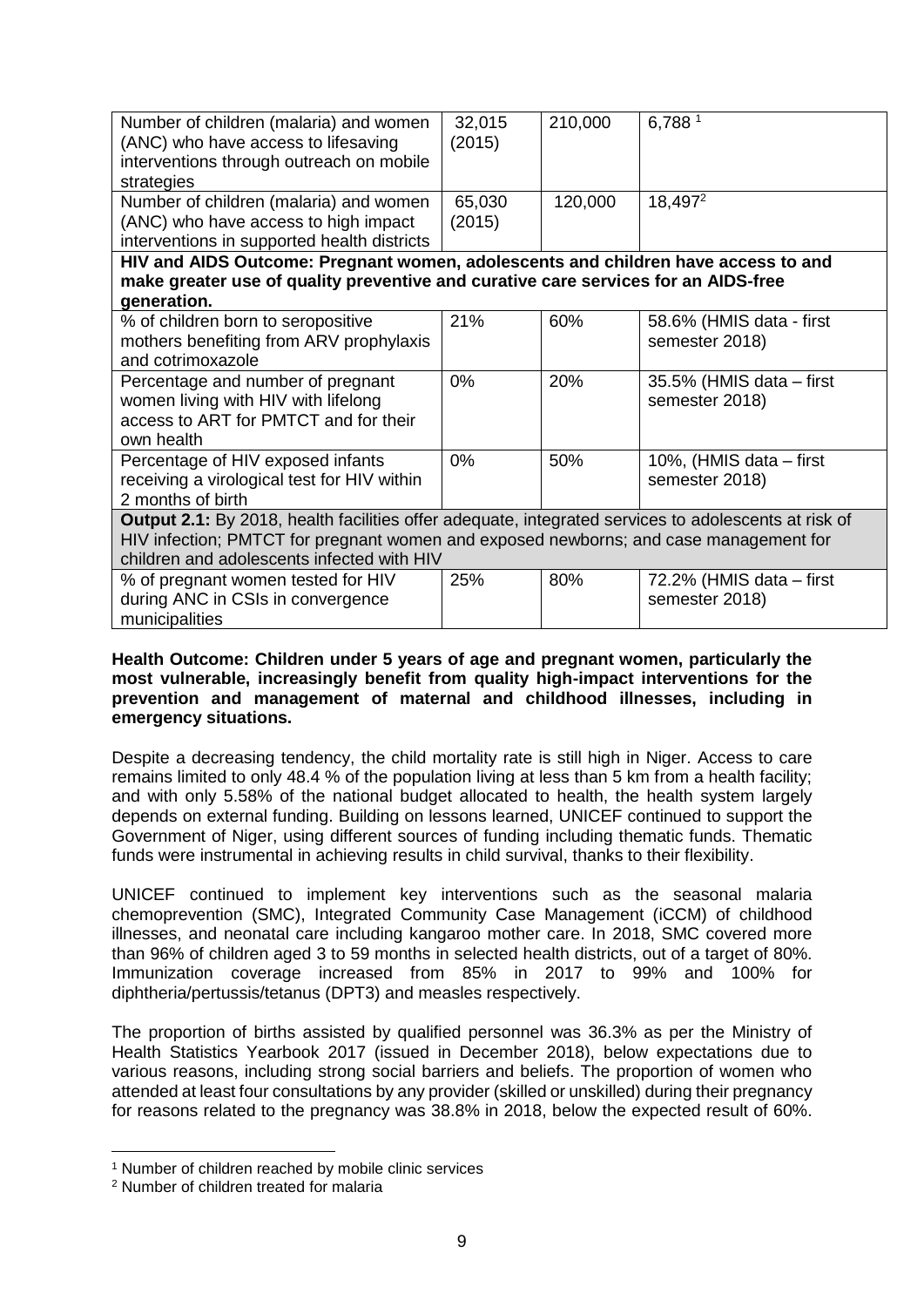The failure to achieve the result is partly linked to strong customs and beliefs according to which women hide their pregnancy for a long time and only start antenatal consultations at a late stage of the pregnancy, which does not allow them to complete the four recommended consultations before delivery.

The health information system continued to develop with the introduction and gradual scaleup of the District Health Information System online platform (DHIS-2) to align with national and international priorities. The Demographic and Health Survey (DHS) is a key source for statistics on health indicators and was conducted in 2018, however it was not published due to severe quality constraints. This situation led to a lack of data on several outcome indicators.

#### **Output 1.1: By 2018, targeted health facilities offer a comprehensive evidence-based package of high impact quality preventive, promotional and curative interventions for maternal, neonatal, child and adolescent health and support improved demand for services**

Progress was recorded on maternal and neonatal health. The coverage of basic emergency obstetric and neonatal care facilities (basic emergency obstetric care) increased from 21% in 2014 to 44% in 2017. Among the facilities, 66% provided essential newborn care and resuscitation in 2018, compared with 19% in 2014 (United Nations Population Fund – UNFPA Emergency Obstetric Care Survey 2014 and 2018).

In 2018, emphasis continued to be on newborn care with increased availability of newborn care practices such as kangaroo mother care and the management of potential severe bacterial infections in young infants aged less than two months.

In Maradi and Zinder regions, UNICEF built the capacity of 120 health workers on newborn resuscitation, through low dose high-frequency training approach, and supported the kangaroo mother care method.

| <b>Indicators</b>                                                                                            | <b>From January to</b><br>September 2018 in<br><b>Maradi neonatology</b><br>unit | <b>From January to</b><br>September 2018 in<br><b>Zinder neonatology</b><br>unit | <b>TOTAL</b> |
|--------------------------------------------------------------------------------------------------------------|----------------------------------------------------------------------------------|----------------------------------------------------------------------------------|--------------|
| Total live births                                                                                            | 3,336                                                                            | 2,533                                                                            | 5,869        |
| Newborn admission in neonatal<br>unit                                                                        | 2,375                                                                            | 2,006                                                                            | 4,381        |
| Preterm newborn or newborn<br>with low weight at birth                                                       | 452                                                                              | 424                                                                              | 876          |
| Preterm newborn or newborn<br>with low weight at birth treated<br>through the kangaroo mother<br>care method | 211                                                                              | 75                                                                               | 286          |
| Death                                                                                                        | 243                                                                              | 283                                                                              | 526          |

# **Table.2: Kangaroo mother care**

In 2018, following the evaluation of the former Reproductive Health Road Map, the Ministry of Health, supported by UNICEF and other partners, developed a new Reproductive, Maternal, Neonatal, Child and Adolescent Health Strategic Plan. This document, which adopts an integrated, life-cycle approach, was being budgeted at the end of 2018. When completed, this strategic plan will be a key tool for future resource mobilization initiatives for the sector.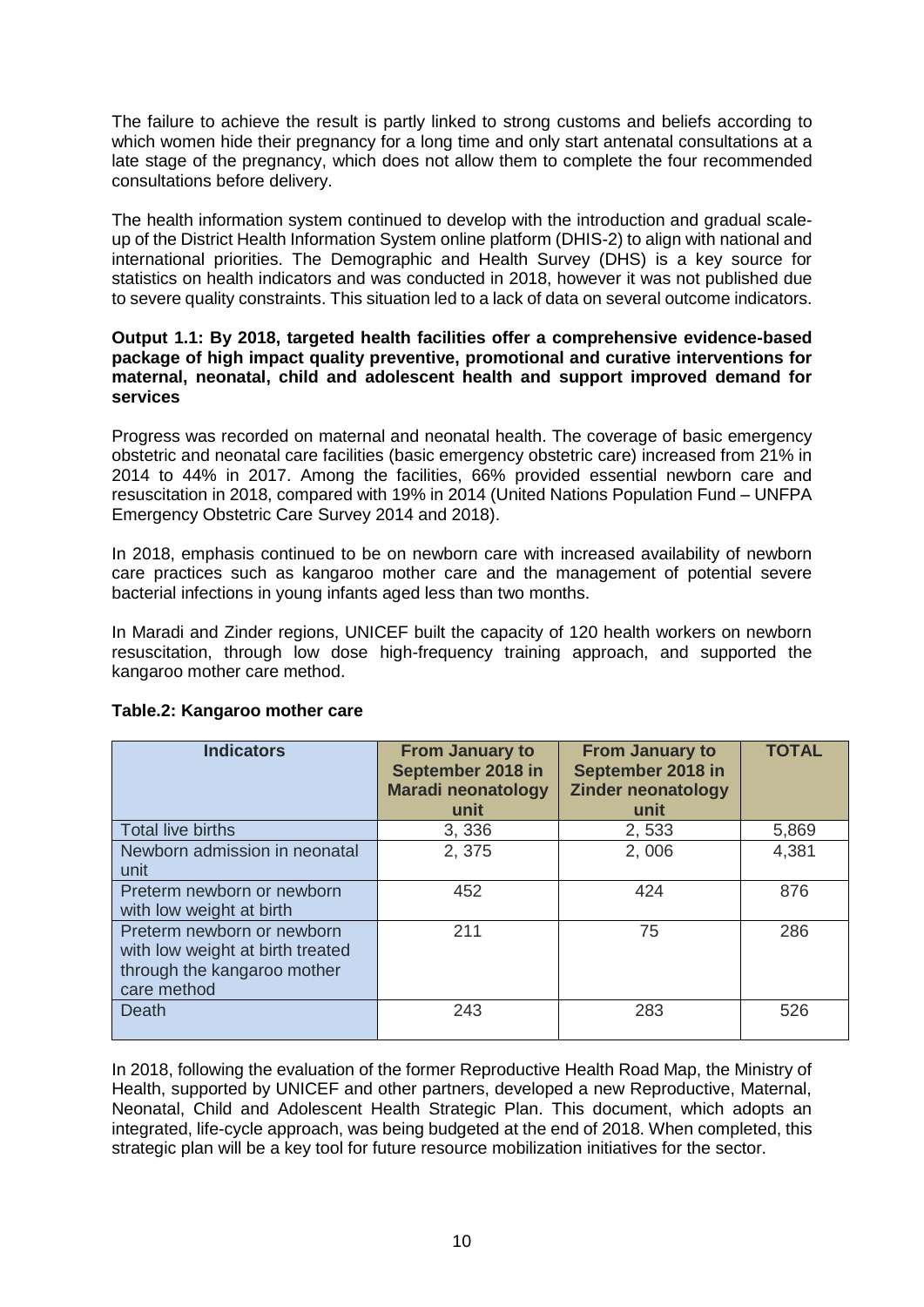As a result of advocacy by UNICEF and other development partners, the Ministry of Health built and equipped a newborn resuscitation block in the maternal and child centres of three regions where partners, including UNICEF, provide technical and financial support for the reduction of neonatal mortality.

In addition, to improve the management of young infant infections, Niger started piloting a new World Health Organization (WHO) directive on the management of possible serious bacterial infection (PSBI), in the framework of a UNICEF and Bill and Melinda Gates Foundation partnership. Through this approach, trained health workers in primary care facilities use simplified antibiotic regimens to treat sick newborns and young infants on an outpatient basis. This approach was integrated into the new National Strategic Plan on Maternal, Newborn, Child and Adolescent health, and started to be implemented in April 2018 in four pilot health districts in the region of Maradi.

For the third consecutive year, large-scale seasonal malaria chemoprevention campaigns coupled with malnutrition screening took place, covering 61 out of 72 districts in 2018. This was done with funding from several partners, mainly UNICEF, the Global Fund, the World Bank, the President Malaria Initiative, Fonds Français Muskoka (FFM) and Catholic Relief Services. Out of a target of 4 million children aged 3-59 months, 3.9 million received the first dose of seasonal malaria chemoprophylaxis and a total of 3.6 million children received the medicines during the four consecutive rounds, contributing to the reduction of 13,608 malaria cases compared with 2017. Over 3.5 million children were screened for malnutrition monthly during the lean season (July – October). During each round, 30,000 to 35,000 children were found to suffer from severe acute malnutrition and were referred to a health facility for treatment.

| <b>Regions</b> | <b>Number of cases</b> |           | <b>Number of</b><br>deaths |       | Average cases /100,000<br>people |           |
|----------------|------------------------|-----------|----------------------------|-------|----------------------------------|-----------|
|                | 2017                   | 2018      | 2017                       | 2018  | 2017                             | 2018      |
| Agadez         | 23,480                 | 26,334    | 14                         | 53    | 602.05                           | 675.23    |
| <b>Diffa</b>   | 33,642                 | 42,172    | 15                         | 16    | 862.62                           | 1,081.33  |
| <b>Dosso</b>   | 237,771                | 226,361   | 381                        | 256   | 6,096.69                         | 5,804.13  |
| Maradi         | 354,552                | 276,105   | 397                        | 581   | 9,091.08                         | 7,079.62  |
| <b>Niamey</b>  | 141,854                | 150,555   | 76                         | 93    | 3,637.28                         | 3,860.38  |
| Tahoua         | 300,957                | 334,574   | 321                        | 547   | 7,716.85                         | 8,578.82  |
| Tillabéry      | 256,765                | 267,352   | 321                        | 419   | 6,583.72                         | 6,855.18  |
| <b>Zinder</b>  | 416,588                | 428,548   | 491                        | 350   | 10,681.74                        | 10,988.41 |
| <b>Total</b>   | 1,765,609              | 1,752,001 | 2,016                      | 2,315 | 45,272.03                        | 44,923.10 |

## **Table.3: Number of cases of malaria and number of deaths from malaria in 2017 versus 2018**

**Source:** Ministry of Health weekly report on diseases surveillance, September 2018

#### **Output 1.2: By 2018, targeted community health workers (male and female) offer a simplified package of evidence-based quality, high impact preventive, promotional and curative interventions for maternal, neonatal, child and adolescent health and support improved demand for services**

Key milestones were reached to institutionalize community health and consolidate achievements for the integrated community case management (iCCM) of childhood illnesses. With USAID and UNICEF support, the Niger's roadmap to accelerate community health institutionalization was launched at the Global Conference on Primary Health Care in October 2018. UNICEF facilitated the National Coordination Committee which was set up in 2017 and became functional in 2018, thus improving synergy among community health interventions. A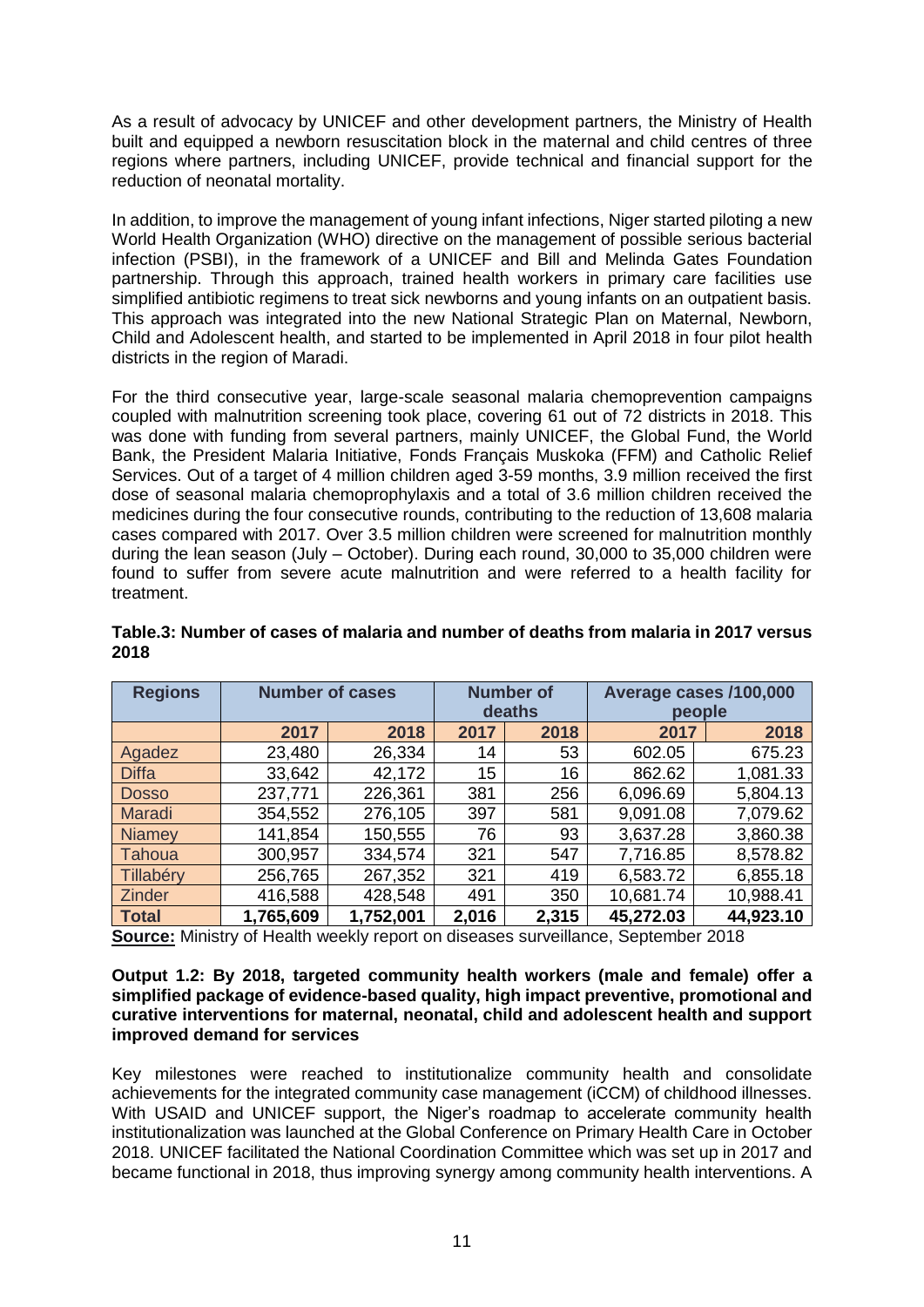community health situational analysis was conducted to collect evidence that has supported the development of the National Community Health Strategic Plan, with UNICEF support. The plan will be validated in 2019 and will guide the implementation of community interventions from 2019 to 2023. Through a partnership between UNICEF and the *Agence nigérienne de volontariat pour le développement* (ANVD)", a reference guidance on the development of community health workers was shared with all the stakeholders. A roadmap has been developed to operationalize this document. A joint supervision mission conducted by the Ministry of Health with UNICEF in the Maradi and Tahoua regions and including 20 volunteers from ANVD allowed the coaching of 420 community health workers in 4 districts of Maradi region.

The integrated community case management (iCCM) comprehensive package was scaled up with varying coverage in 27 out of the country's 72 districts, with significant technical and financial support from UNICEF, the Global Fund to Fight AIDS, Tuberculosis, and Malaria and other partners. As of late 2018, 5,252 community volunteers had provided a set of curative, preventive and promotional health services to 590,380 children in villages located at more than 5 km away from a health facility. Moreover, in 2018, community health workers ensured the management of 97,092 cases of malaria, 101,704 cases of diarrhoea and 100,445 cases of pneumonia as well as the screening of 34,446 cases of malnourished children. However, sustainability remains a challenge as the provision of financial incentives to community health workers is currently done by donors.

#### **Output 1.3: By 2018, health facilities offer effective vaccination services using fixed (<5km), outreach (between 5 and 15 km) and mobile (>15 km) strategies to reach all children, including the hardest to reach as a result of geographical, cultural or other reasons. Equity-based approaches will be adopted**

UNICEF continued to support immunization, which was repositioned as a key result for children (KRC) and integrated with other essential services as part of the "Immunization-Plus" platform. While Niger was certified in 2016 as having stopped the transmission of Wild Poliovirus, in 2018, circulation of vaccine-derived poliovirus type 2 was confirmed in Zinder and Diffa regions, indicating low individual and herd immunity. An outbreak response was undertaken in 30 districts across 4 at-risk regions, with UNICEF support on both health and social mobilization aspects.

Niger maintained the certification for maternal and neonatal tetanus elimination, and a plan to sustain this status is being finalized with technical support from UNICEF. According to WHO/UNICEF estimates, Penta-3 vaccination coverage rates increased from 68% in 2014 to 81% in 2017. UNICEF support included vaccine and procurement of consumable worth US\$ 2,929,261 purchased by the Government of Niger (not including GAVI funds).

UNICEF contributed to the funding of the health sector through the Health Basket Fund with an amount of US\$1,400,000 in 2018 and is planning to increase its contribution up to US\$2,000,000 starting from 2019, with stronger investments in nutrition and health. Participation in the Basket Fund provides key opportunities to UNICEF for discussing strategic matters with the Ministry of Health and other key partners, and for advocating for maternal and child health.

**Output 1.4: By 2018, all levels of the health system, community structures and local authorities have strengthened capacities in planning and monitoring in accordance with equity- and gender-based approaches, in supply management (including supplies aimed at the prevention, detection and case management of HIV) and in logistics**

In 2018, UNICEF conducted an evaluation of its support to the implementation of the Free Health Care policy, focusing on medicines supply and distribution through a parallel chain.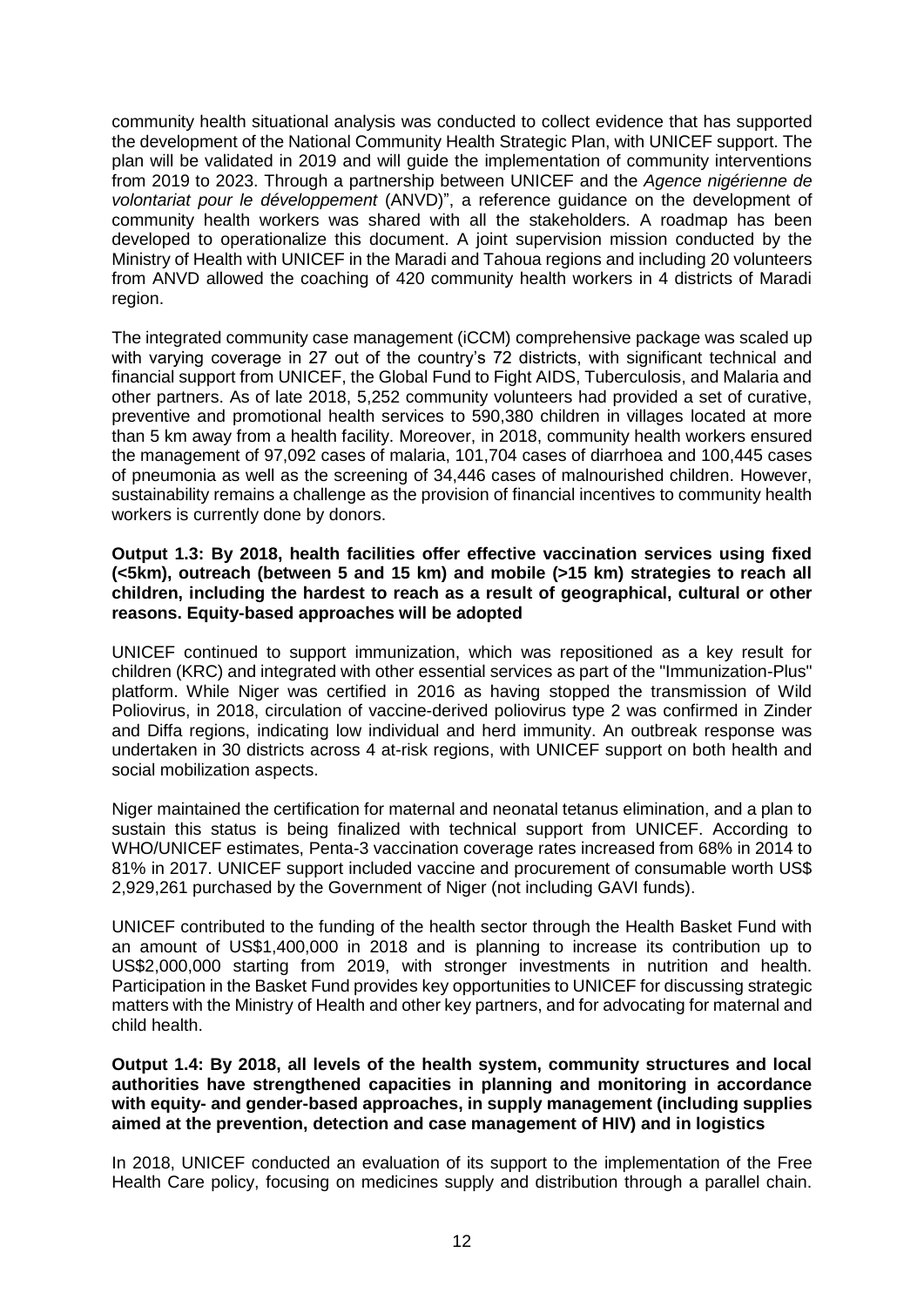Results pointed out the limited effectiveness and missed opportunities for health system strengthening. As a result, in 2018 UNICEF shifted its focus from medical drugs procurement and distribution to supporting the ongoing procurement and supply chain reform for national supply chain strengthening, as well as joining a national partnership for free health care management by establishing a dedicated management entity and decentralizing the reimbursement system.

The procurement and supply chain system in place since 2016 received increasing support through strategy formulation and action planning as part of the ongoing reform in partnership with the World Bank, the Global Fund, and the President's Malaria Initiative. Emphasis was placed on modeling for "the Last Mile" distribution and integrating community supply chain. Building upon 2017 results, additional milestones were completed in 2018: baseline assessments, including a diagnostic study on the national Procurement Supply Management (PSM) system; an organizational and institutional audit of the national procurement authority; a human resources assessment; a storage capacity assessment; a logistic management information system assessment; a strategic guidance on priority support areas to the reform; policy framework components including governance bodies decrees (steering group and technical working group); a manual on roles and responsibilities; an operational guidance and planning including a list of tracer commodities for DHIS2 integration, and finally, activity plans with budgets were developed for implementation as of 2019. The national framework components will be captured in a national strategy currently under development with the support of the Global Fund, and based on the PSM system design, which is also ongoing.

Strengthening health information systems was also accelerated by facilitating DHIS2 scale-up coordination and partnerships. As a result, the Roadmap for DHIS2 Scale-up (2019-2021) was successfully developed in 2018 in partnership with the Global Fund and disseminated for resource mobilization. Community health systems were included, by conducting a selfevaluation that generated key insights for strengthening and training on community DHIS2, including roadmap development for community integration that was successfully embedded in the Roadmap for DHIS2 Scale-up 2019-2021.

Decentralized monitoring to improve and sustain monitoring and quality was conducted in 5 out of the 16 target districts. With UNICEF support, the training manual was revised focusing on improving periodic data collection in primary health care facilities and integrating community-based interventions, feedback at improvement planning at district and town levels. A lesson learned module was produced to strengthen the results in view of its implementation at scale. This progress was linked to UNICEF and other partners' successful advocacy through the national Health Basket Fund.

#### **Output 1.5: By 2018, health facilities and community structures have strengthened capacities to prepare for and respond to epidemics, natural disasters and population displacement**

In 2018, Niger continued to experience emergency upsurge, with disease outbreaks in various regions of the country, and with internally displaced people, returnees and refugees needing essential health services in Diffa, Tillbery and Tahoua regions affected by armed conflict.

UNICEF contributed to strengthening emergency preparedness and response activities through active participation in national coordination mechanisms including the National Health Cluster and the National Committee for Outbreak Control. UNICEF continued to support the implementation of "The New Way of Working" by strengthening coordination between humanitarian and development-oriented stakeholders and embedding health system strengthening interventions as part of the Niger emergency preparedness and response programme.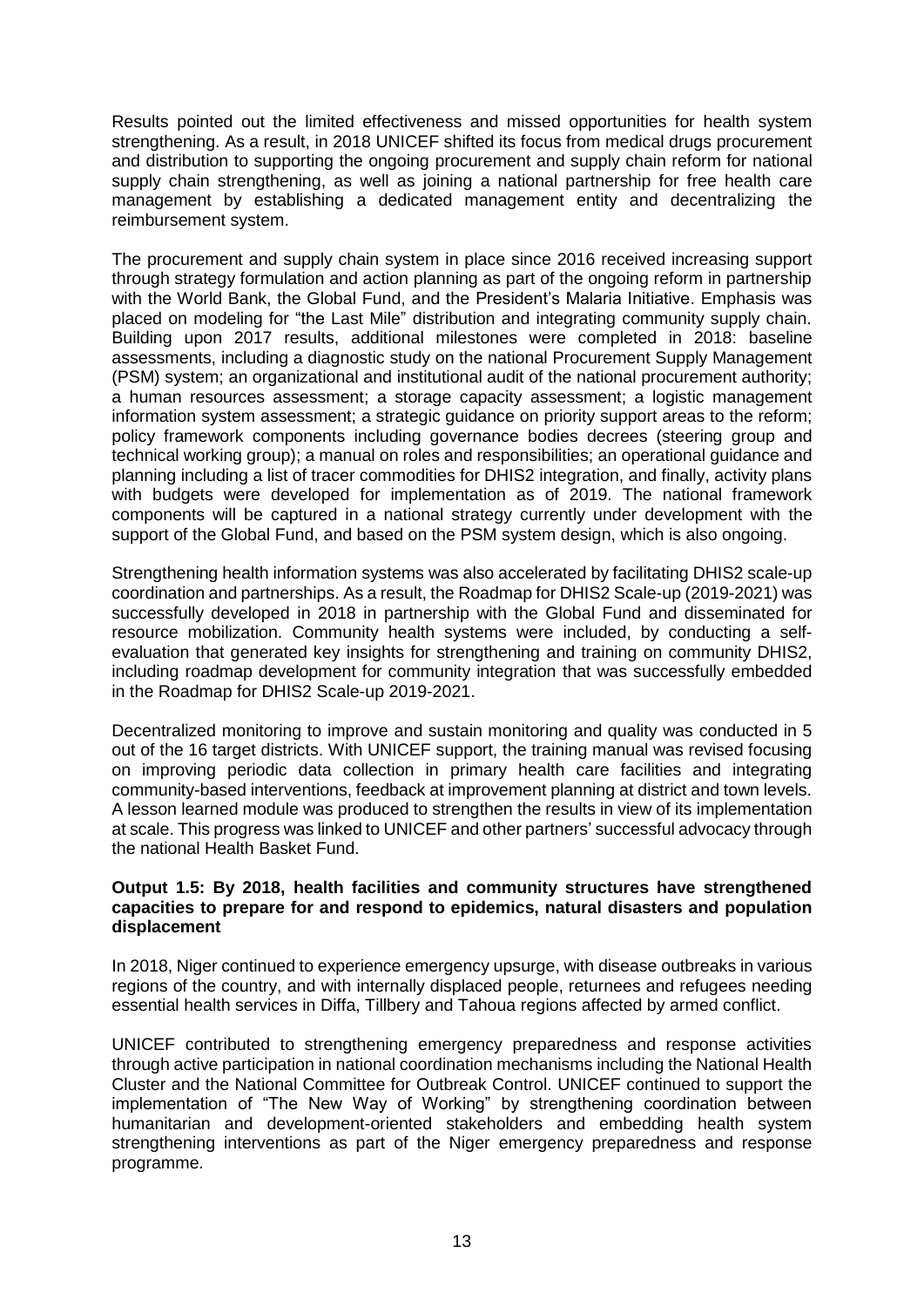The measles outbreak response reached 158,285 children aged 9 months to 14 years nationwide, with financial and technical support from UNICEF. In addition, 52,249 people aged 2 to 29 years were vaccinated against meningitis, and UNICEF provided technical assistance by facilitation access to the International Coordination Group (ICG) support for vaccines and operational costs.

Moreover, UNICEF provided emergency assistance to Diffa and Tillabery regions, where health service delivery was disrupted due to security issues and population movements. 117,110 under-five children were reached with essential health services through fixed and mobile delivery strategies. Initiatives included support to mobile clinics (reaching 6,788 children) and iCCM in emergencies (reaching 1,288 children).

The major challenges hindering emergency preparedness and response activities included physical access constraints due to persisting insecurity and difficulties to access hard-to-reach communities.

#### **HIV and AIDS Outcome: Pregnant women, adolescents and children have access to and make greater use of quality preventive and curative care services for an AIDS-free generation**

In 2018, UNICEF continued to support Government efforts to fight HIV and AIDS. Implementing the HIV scale-up plan to accelerate screening, antiretroviral treatment and prevention of mother-to-child transmission (PMTCT) of HIV led to increased coverage. In 2018, 96% of health facilities including referral hospitals were providing PMTCT services; however, only 10% of HIV-exposed infants were tested within 2 months of birth (19 babies out of 198 born from HIV-positive women).This was due to limited access to molecular biology equipment. To address this situation, UNICEF advocated for the use of GeneXpert Point of Care machines, which were available in 12 laboratories throughout the country but not used for HIV testing. UNICEF provided reagents and training for 24 laboratory technicians, resulting in testing for HIV-exposed infants becoming available in all the regions of the country.

During the first semester of the year, $3$  417,393 pregnant women had attended the first antenatal consultation and 342,820 among them (82%) received counselling on HIV prevention and were also tested for HIV. A total of 600 seropositive pregnant women were recorded, when they did their first antenatal consultation or were about to deliver (some pregnant women never attend any antenatal consultation before delivery). Among the 600 seropositive women, 387 discovered their HIV status when they underwent testing during ANC or delivery, and the remaining 213 were already aware of the fact that they were HIV-positive. 536 among them received antiretroviral treatment or prophylaxis for the treatment and prevention of mother-to-child transmission of HIV; reaching 89.33% coverage. However, out of the 600 seropositive women, only 213 were receiving long-lasting antiretroviral treatment.

Also during the first semester of 2018 in Niger, 116 out of 198 newborns at risk of contracting HIV received antiretroviral prophylaxis in accordance to PMTCT guidelines, representing a 58.6% coverage.

#### **Output 2.1: By 2018, health facilities offer adequate, integrated services to adolescents at risk of HIV infection; PMTCT for pregnant women and exposed newborns; and case management for children and adolescents infected with HIV.**

In the health districts located in convergence municipalities, 81,453 (72%) pregnant women have been tested during the first ANC (with a seroprevalence of 0,13%) out of the 112,840

1

<sup>3</sup> Latest data available from the Ministry of Health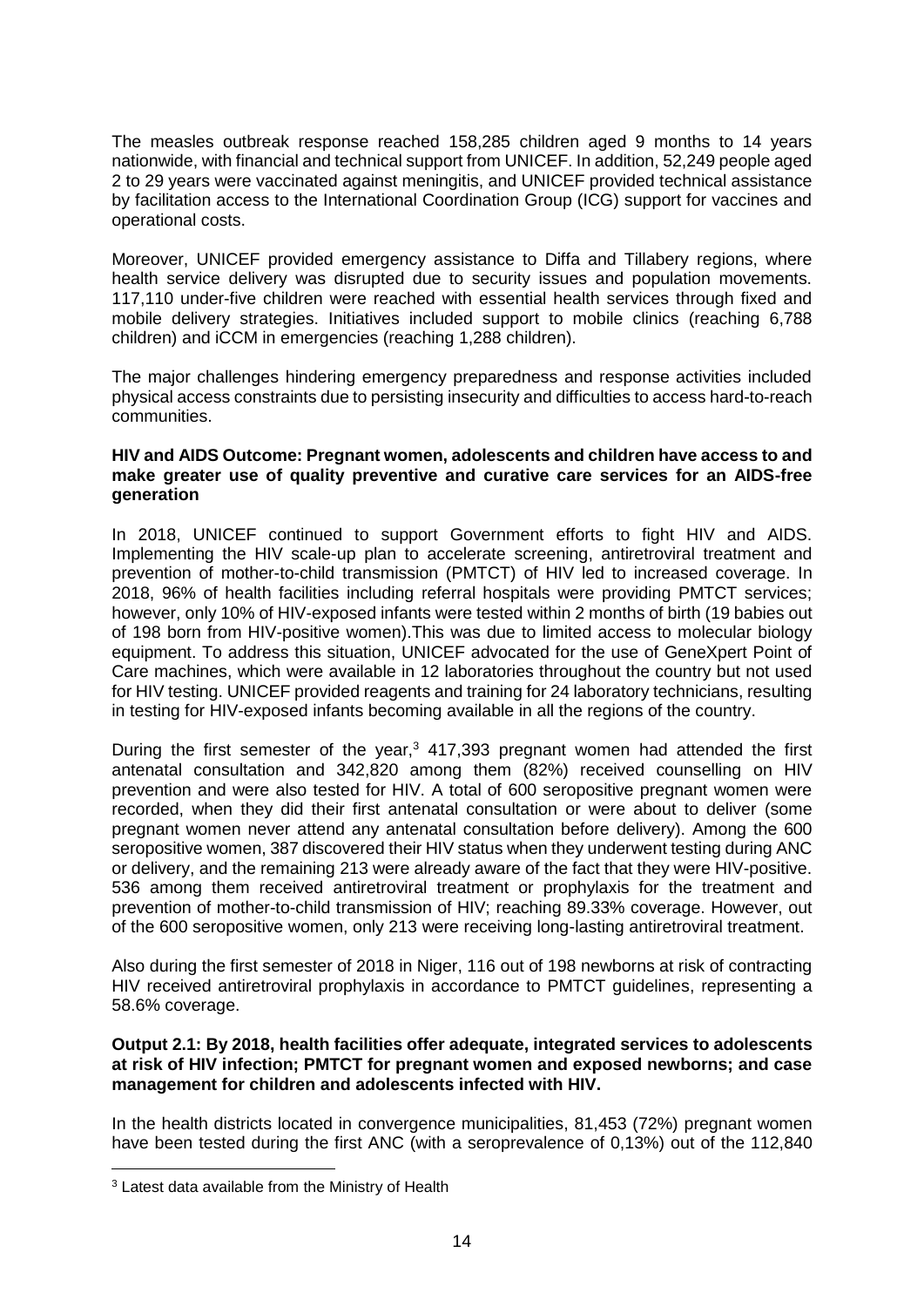attendants counselled during the first semester of the year. Among the ones who have been tested, 20% were below 19 years old and 52.45% below 25 years. Out of 108 women who had been tested HIV positive, 40,7% were less than 25 years old, and 69.4% of them were receiving antiretroviral treatment.

In order to accelerate the prevention of HIV among the youth and adolescent groups, UNICEF supported sensitization, counselling and testing campaigns in Zinder, Maradi, and Dosso regions and during a festival of pastoralists (Cure Salée) in Agadez region. More than 20,000 teenagers and young people were targeted in each region.

# **V. Financial analysis**

| <b>Intermediate Results</b>                       | <b>Funding Type 1</b> | <b>Planned Budget 2</b> |
|---------------------------------------------------|-----------------------|-------------------------|
|                                                   | <b>RR</b>             | 336,407                 |
| 1. Health facilities integrated package           | <b>ORR</b>            | 1,729,441               |
| 2. Community integrated package                   | <b>RR</b>             | 484,479                 |
|                                                   | <b>ORR</b>            | 616,205                 |
|                                                   | <b>RR</b>             | 75,046                  |
| <b>Emergency Health</b><br>3.                     | <b>ORR</b>            | 858                     |
|                                                   | <b>ORE</b>            | 1,576,407               |
|                                                   | <b>RR</b>             | 1,203,097               |
| 4. Health System Strengthening                    | <b>ORR</b>            | 50,157                  |
| Immunization<br>5.                                | <b>RR</b>             | 117,572                 |
|                                                   | <b>ORR</b>            | 1,798,298               |
| <b>PMTCT Paediatric and adolescent care</b><br>6. | <b>RR</b>             | 391,190                 |
|                                                   | <b>ORR</b>            | 480,682                 |
| <b>Total Budget</b>                               |                       | 8,859,840               |

## <span id="page-14-0"></span>**Table 1: 2018 planned budget by thematic sector (in USD)**

**¹** RR: Regular Resources, ORR: Other Resources – Regular, ORE: Other Resources - **Emergency** 

**²** Planned budget for ORR does not include estimated recovery cost.

The total budget planned for 2018 was US\$8,9 million, with ORR accounting for 53%, RR for 29% and ORE for 18%.

## **Table 2: Country-level thematic contributions to thematic pool received in 2018 (in USD)**

| <b>Donor</b> | <b>Grant Number</b> | <b>Contribution</b><br>Amount | Programmable<br>Amount |
|--------------|---------------------|-------------------------------|------------------------|
| Denmark      | SC1899010010        | 1,325,601                     | 1,238,879              |
| <b>Total</b> |                     | 1,325,601                     | 1,238,879              |

## **Table 3: Expenditures in the Thematic Sector (in USD)**

|                               | <b>Expenditure Amount*</b> |                  |                  |                 |  |
|-------------------------------|----------------------------|------------------|------------------|-----------------|--|
|                               | <b>Other</b>               | <b>Other</b>     | Regular          | <b>All</b>      |  |
| <b>Organizational Targets</b> | <b>Resources -</b>         | <b>Resources</b> | <b>Resources</b> | Programme       |  |
|                               | <b>Emergency</b>           | - Regular        |                  | <b>Accounts</b> |  |
|                               |                            |                  |                  | (USD)           |  |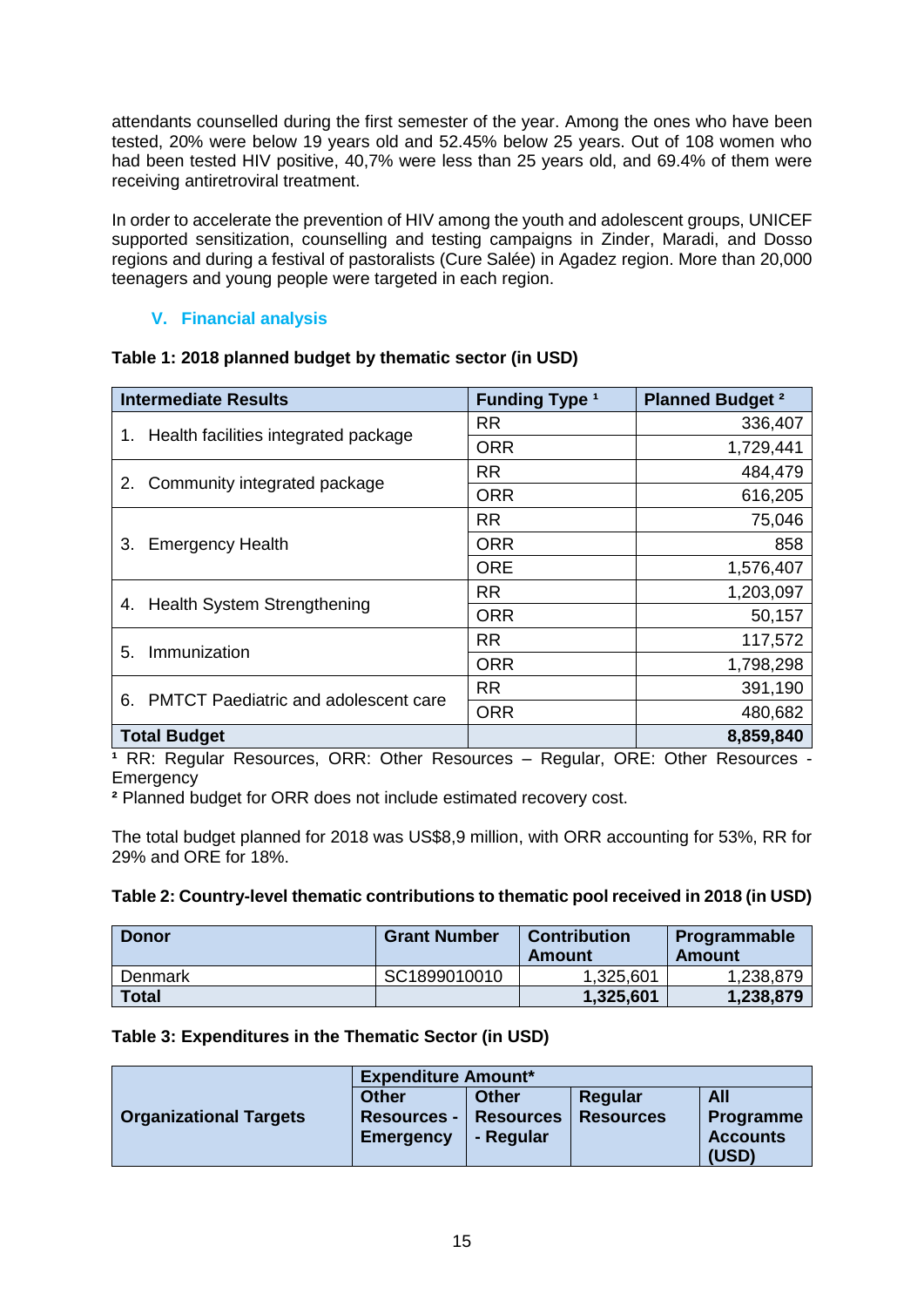| 21-01 Maternal and Newborn   |         | 447,411   | 134,839   | 582,250   |
|------------------------------|---------|-----------|-----------|-----------|
| health                       |         |           |           |           |
| 21-02 Immunization           |         | 1,594,861 | 123,603   | 1,718,464 |
| 21-03 Child health           | 601,254 | 1,632,241 | 3,615,248 | 5,848,743 |
| 21-06 HIV treatment and care |         | 30,312    | 128,040   | 158,352   |
| of children living with HIV  |         |           |           |           |
| 21-07 HIV prevention         |         | 12,639    | 42,287    | 54,926    |
| <b>Total</b>                 | 601,254 | 3,717,464 | 4,044,017 | 8,362,735 |

In 2018, RR represented the major source of funding for health intervention, representing 48% of total expenditure, followed by ORR with 44%. Child health accounted for the greatest share of expenditure (70%) , followed by immunization (21%). HIV /PMTCT interventions consumed only 3% of the budget in 2018.

# **Table 4: Thematic expenses by Results area (in USD)**

|                                   | <b>Expenditure Amount*</b>                                 |                                             |                                                  |  |
|-----------------------------------|------------------------------------------------------------|---------------------------------------------|--------------------------------------------------|--|
| <b>Organizational Targets</b>     | <b>Other</b><br><b>Resources</b><br>۰.<br><b>Emergency</b> | <b>Other</b><br><b>Resources</b><br>Regular | <b>All Programme</b><br><b>Accounts</b><br>(USD) |  |
| 21-01 Maternal and newborn health |                                                            | 1,078                                       | 1,078                                            |  |
| 21-02 Immunization                | 1,208                                                      | 67,670                                      | 68,878                                           |  |
| 21-03 Child Health                | 17,540                                                     | 699,990                                     | 717,530                                          |  |
| <b>Total</b>                      | 18,748                                                     | 768,738                                     | 787,486                                          |  |

# **Table 5: Expenses by Specific Intervention Codes (in USD)**

| <b>Row Labels</b>                                                                                                          | <b>Expense (USD)</b> |
|----------------------------------------------------------------------------------------------------------------------------|----------------------|
| 3180/A0/881/001/1 HEALTH FACILITIES INTEGRATED PACKAGE                                                                     | 1,428,292            |
| 21-01-02 Facility-based maternal and newborn care (including<br>emergency obstetric and newborn care, quality improvement) | 315,840              |
| 21-01-05 Maternal and newborn care policy advocacy                                                                         | 266,409              |
| 21-02-10 Polio vaccines and devices                                                                                        | 311,787              |
| 21-03-02 IMNCI - facilities                                                                                                | 520,774              |
| 21-03-11 HSS - Health sector policy, planning and governance at<br>national or sub -national levels                        | 13,481               |
| 3180/A0/881/001/2 COMMUNITY INTEGRATED PACKAGE                                                                             | 891,342              |
| 21-03-01 IMNCI Integrated Community Case Management (iCCM)                                                                 | 891,342              |
| 3180/A0/881/001/3 HEALTH SYSTEM STRENGHTENING                                                                              | 1,258,780            |
| 21-03-10 HSS- Health system procurement and supplies management                                                            | 19,783               |
| 21-03-11 HSS- Health sector policy, planning and governance at<br>national or subnational levels                           | 1,231,662            |
| 21-03-16 HSS- Management Information System                                                                                | 7,334                |
| 3180/A0/881/001/4 HEALTH EMERGENCY                                                                                         | 559,248              |
| 21-03-18 Public health emergencies, including diseases outbreaks                                                           | 559,248              |
| 3180/A0/881/001/5 PROGRAMME MANAGEMENT - CSD                                                                               | 2,605,117            |
| 21-03-99 Technical assistance- child health                                                                                | 2,605,117            |
| 3180/A0/881/001/7 IMMUNIZATION                                                                                             | 1,406,678            |
| 21-02-02 Immunization supply chain, including cold chain                                                                   | 230,284              |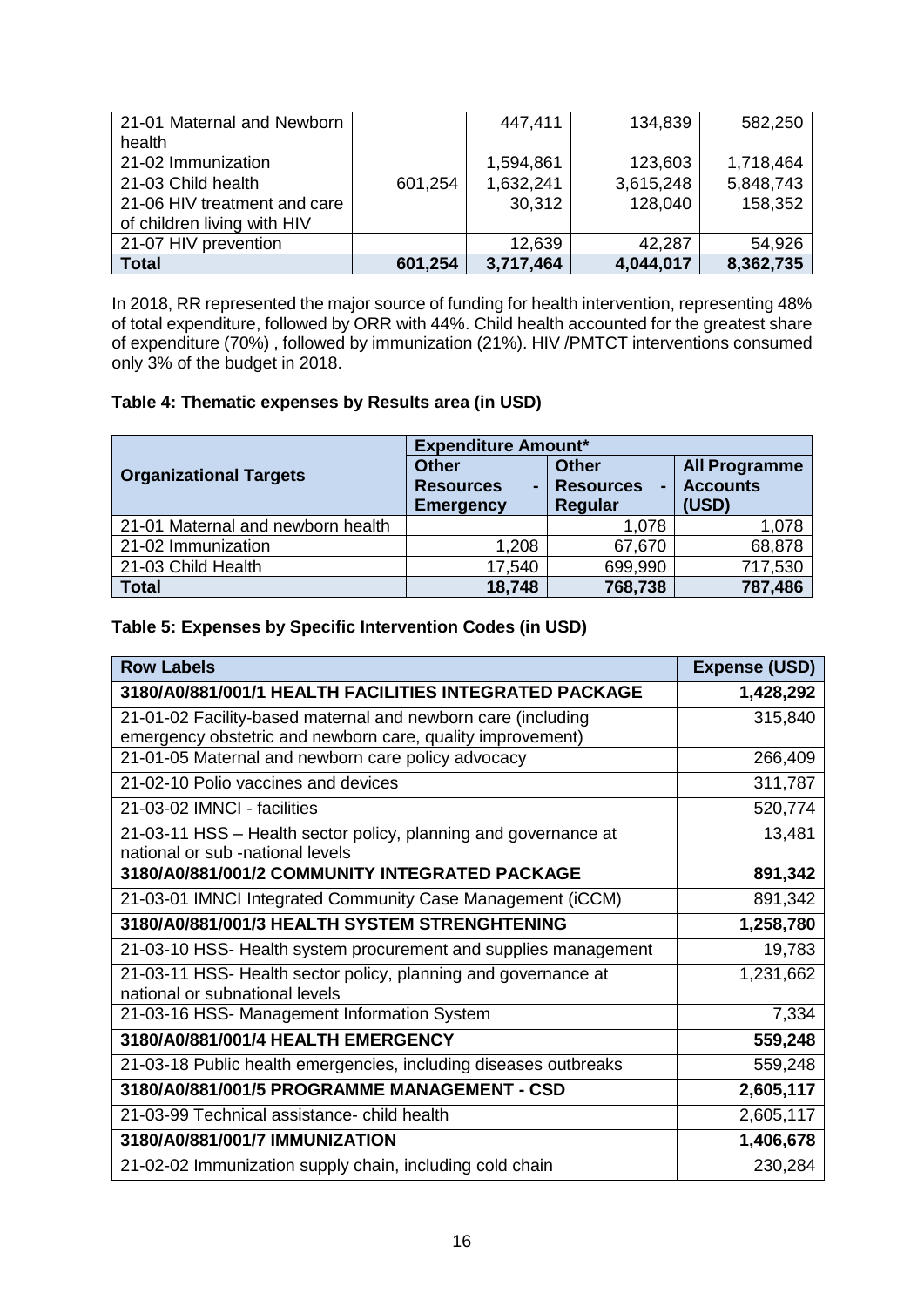| 21-02-05 Polio operations                                                | 149,912   |
|--------------------------------------------------------------------------|-----------|
| 21-02-10 Polio vaccines and devices                                      | 740,834   |
| 21-02-14 Polio operations cost                                           | 285,648   |
| 3180/A0/882/002 HIV/AIDS                                                 | 213,279   |
| 21-06-01 Infant and child HIV diagnosis                                  | 126,849   |
| 21-06-02 Paediatric ART                                                  | 31,503    |
| 21-07-01 ART for PMTCT                                                   | 30,535    |
| 21-07-08 Maternal HIV testing and counseling                             | 18,844    |
| 21-07-12 HIV testing including self-testing and counseling in adolescent | 5,549     |
| <b>Grand Total</b>                                                       | 8,362,736 |

# **Table 6: Planned budget for 2019 (in USD)**

| <b>Intermediate Result</b>                           | <b>Funding</b><br><b>Type</b> | <b>Planned</b><br>Budget <sup>1</sup> | <b>Funded</b><br>Budget <sup>1</sup> | Shortfall <sup>2</sup> |
|------------------------------------------------------|-------------------------------|---------------------------------------|--------------------------------------|------------------------|
| Maternal and child health<br>system strengthening    | <b>RR</b>                     | 1,500,000                             | 1,500,000                            | 0                      |
|                                                      | <b>ORR</b>                    | 8,308,628                             | 287,161                              | 8,021,467              |
|                                                      | <b>ORE</b>                    | 1,057,341                             | 350,000                              | 707,341                |
| Integrated immunization<br>services                  | <b>RR</b>                     | 400,000                               | 400,000                              | 0                      |
|                                                      | <b>ORR</b>                    | 626,200                               | 1,564,528                            | $-938,328$             |
|                                                      | <b>ORE</b>                    | 394,670                               |                                      | 394,670                |
| Community health<br>outreach                         | <b>RR</b>                     | 1,200,000                             | 1,200,000                            | 0                      |
|                                                      | <b>ORR</b>                    | 3,444,223                             | 325,213                              | 3,119,010              |
|                                                      | <b>ORE</b>                    | 195,989                               |                                      | 195,989                |
| Health programme support                             | <b>RR</b>                     | 800,000                               | 800,000                              | 0                      |
|                                                      | <b>ORR</b>                    | 769,369                               | 462,501                              | 306,868                |
| <b>Sub-total Regular</b><br><b>Resources</b>         |                               | 3,900,000                             | 3,900,000                            | $\bf{0}$               |
| <b>Sub-total Other</b><br><b>Resources - Regular</b> |                               | 13,148,420                            | 2,639,403                            | 10,509,017             |
| <b>Subtotal ORE</b>                                  |                               | 1,648,000                             | 350,000                              | 1,298,000              |
| Total for 2019                                       |                               | 18,696,420                            | 6,889,403                            | 11,807,017             |

<sup>1</sup> Planned and Funded budget for ORR and ORE excludes recovery cost. RR plan is based on total RR approved for the Country Programme duration

<sup>2</sup> Other Resources shortfall represents ORR and ORE funding required for the achievements of results in 2019.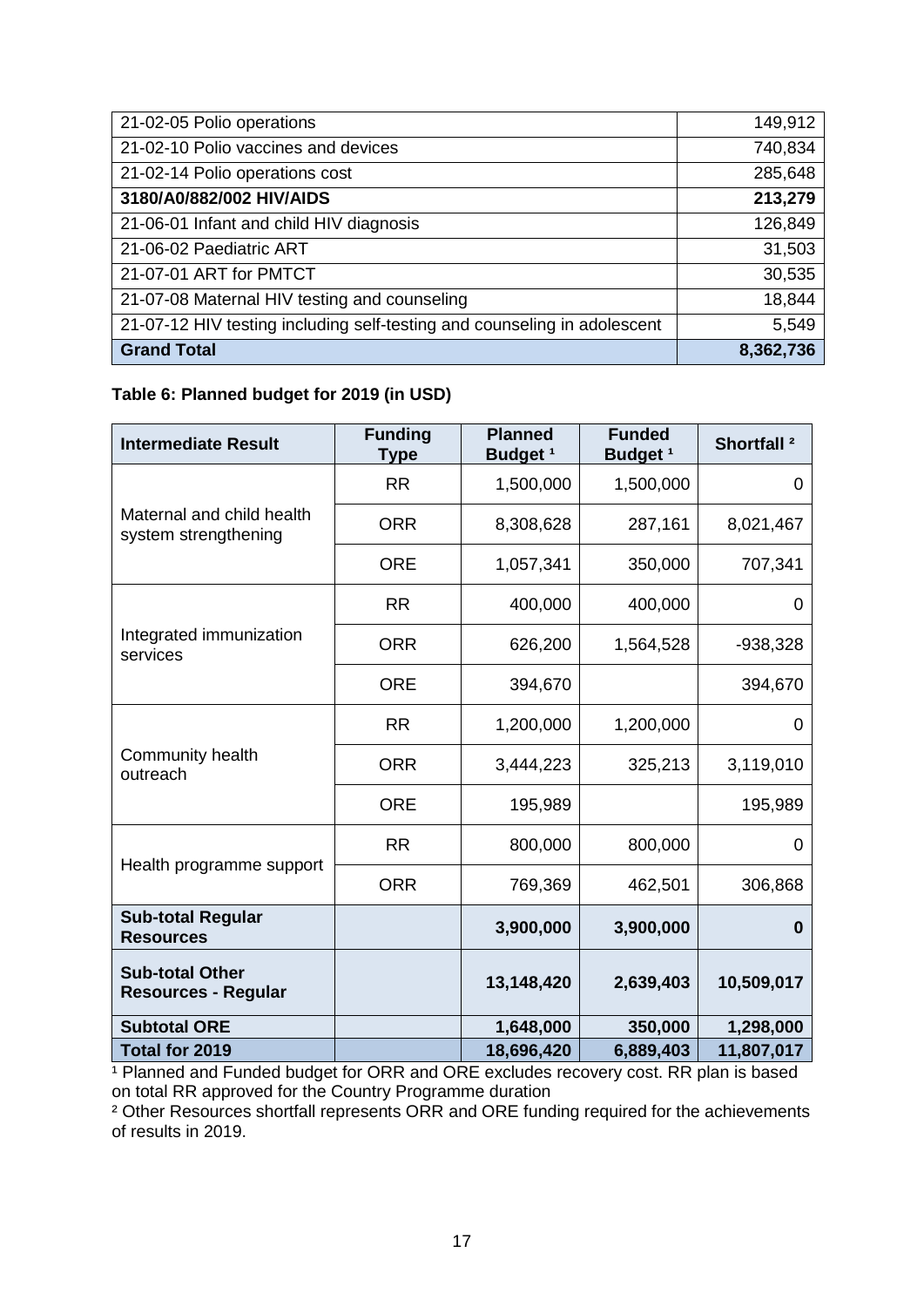The planned budget to carry out activities for 2019 is US\$18.7 million but only US\$6.9 million are available. To implement all the health programme activities planned in Niger in 2019, UNICEF faces a funding shortfall of US\$11.8 million.

# **VI. Future Work Plan**

<span id="page-17-0"></span>In cooperation with the Government and in consultation with United Nations country team and partners, UNICEF has developed a new country programme to align with the Government's Economic and Social Development Plan 2017–2021 and the United Nations Development Assistance Framework 2019–2021. To maximize impact, the programme will begin a strategic shift from a predominantly service-delivery mode to more-important investments in systems strengthening and capacity-building. This spirit will also permeate UNICEF humanitarian response interventions, with sustainable solutions pursued to maximize contributions to national and local development plans.

The vision for the new country programme is to support the Government towards ensuring that all children, especially the most vulnerable, enjoy their rights; adolescents and youth are empowered; communities and systems are strengthened and resilient; and humanitarian assistance and development address the structural causes of fragility and vulnerability.

As per its 2019-2021 Country Programme Document, UNICEF plans to contribute to the following health outcome: by the end of 2021, women and children, including those who are marginalized and those living in humanitarian emergencies, have access to and use highimpact health and HIV interventions, pregnancy during teenagerhood.

UNICEF will focus its efforts on three outputs: i) facility-based maternal and child health extended to PMTCT/HIV, health system strengthening, and emergency; ii) immunization, and iii) community health.

To sustain child survival gains and close quality and equity gaps, the programme will support the Government to: (a) increase the coverage and quality of maternal, newborn, child and adolescent health services, particularly in the most deprived, underserved areas, including those affected by emergencies; (b) strengthen routine immunization nationwide, with renewed emphasis on urban areas; and (c) expand community health services, including through demand creation and the empowerment of caretakers and communities through social and behavioural change communication. Efforts will continue towards the prevention of mother-tochild transmission of HIV and the treatment of paediatric HIV, to maintain and reduce the already low prevalence of HIV/AIDS (0.4 per cent).

At the national level, UNICEF will support strengthened political commitment, accountability and capacities to expand health interventions through increased government budgets in support of universal health coverage. Efforts will focus on leveraging government resources and partnerships for sustainable health systems through the Health Basket Fund, with the Global Fund to Fight AIDS, Tuberculosis and Malaria and the World Bank on supply chain management and with Gavi, the Vaccine Alliance, on immunization.

UNICEF will advocate for a multi-stakeholder platform for community health and the integration of community-based data and supplies into the health system. Critical to success will be the national roll-out of the integrated community case management programme, along with the community health worker programme and the implementation of the sustainable incentives mechanism. In areas affected by emergencies, UNICEF will provide technical assistance and capacity-building to support the continuity of health services and preparedness and response to disease outbreaks.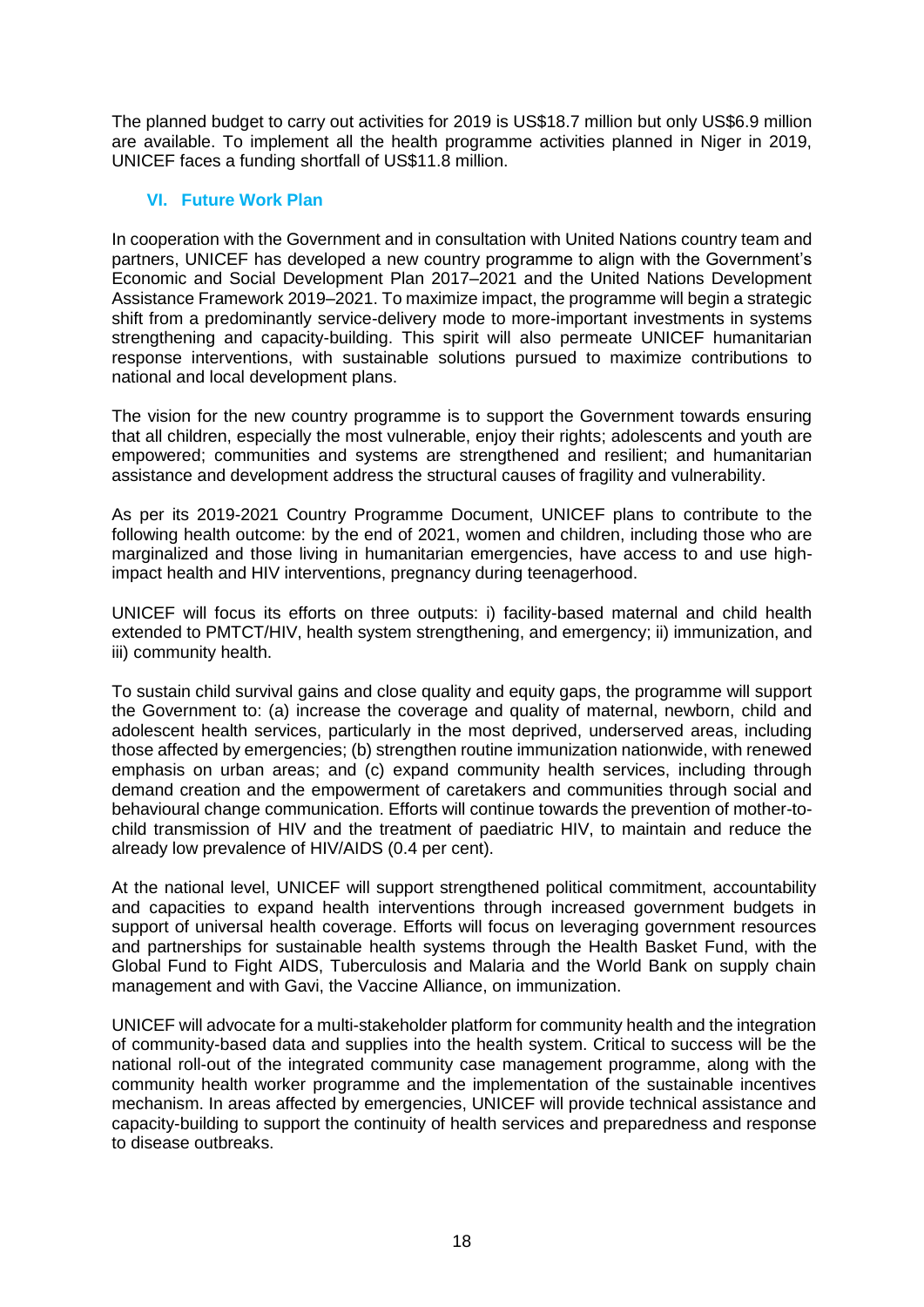#### <span id="page-18-0"></span>**VII. Expression of Thanks**

On behalf of the children and women of this country, UNICEF Niger would like to thank the donors who have supported its health programme in 2018. No development is possible without ensuring the survival of the most vulnerable people, especially women and children, and equal access to good health. This can only be done with the support of resource partners committed to achieving meaningful results for the children and the women of Niger. We would also like to thank the Government of Niger and other major partners; whose collaboration was instrumental in achieving these results.



© UNICEF Niger 2018 / I. Abdou